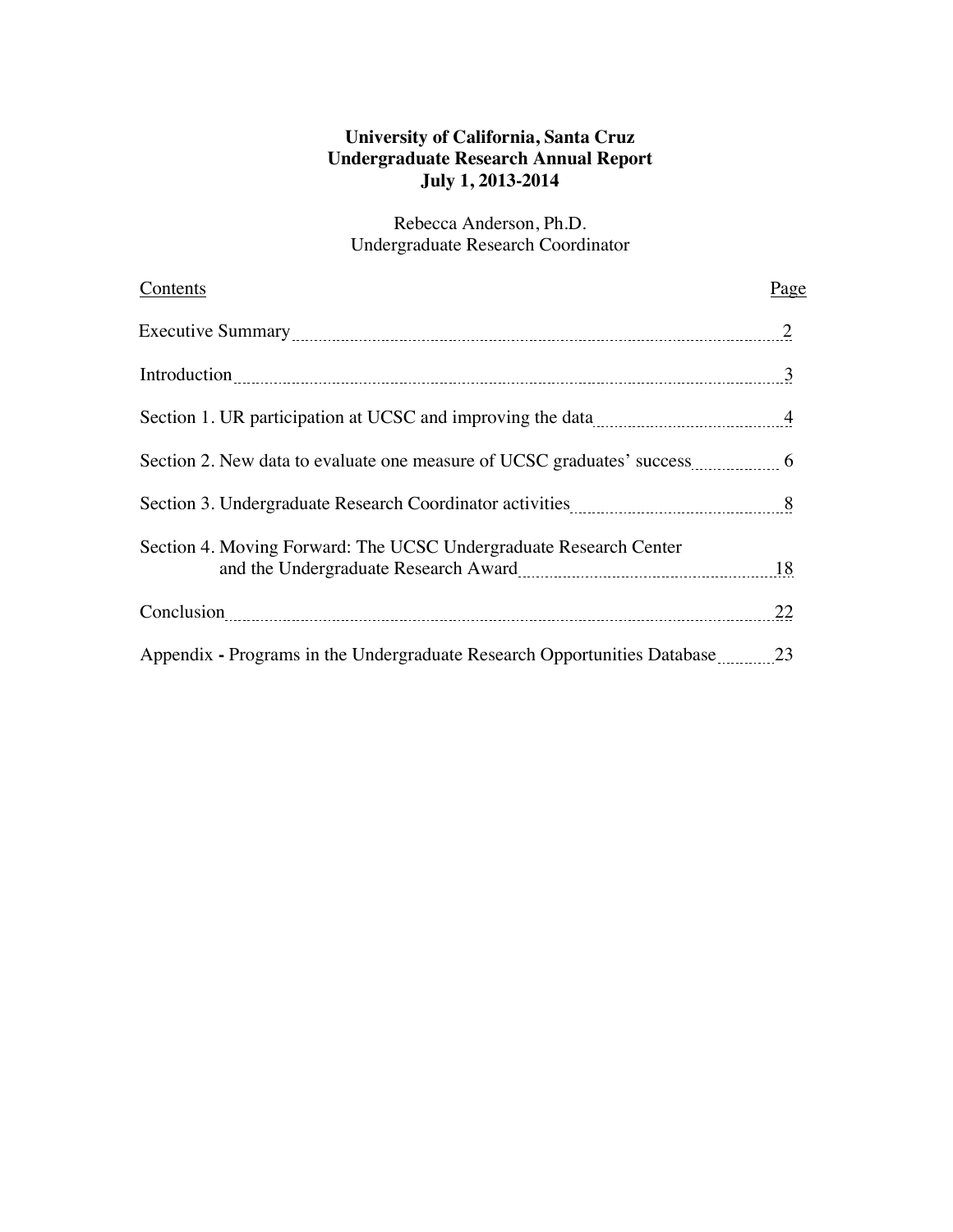### **Executive Summary**

The University of California at Santa Cruz (UCSC) is a public research university, where professors and researchers are actively expanding the boundaries of their fields. Many undergraduates participate in this research, which includes discovery, design, performance arts, critical analysis of primary sources, scientific investigations in social, physical, and biological sciences, and other endeavors that make original intellectual or creative contributions to a discipline. This undergraduate research (UR) is a critical component of an effective undergraduate education, since it offers students the opportunity to apply what they learn in their coursework as they engage in the practice of their discipline.

A substantial part of my work as UR Coordinator is to support and to expand UCSC undergraduates' opportunities for success. I reach students though advising, workshops, class presentations, and an extensive website, Undergraduate Research Opportunities. During the last year, utilization of my services has expanded dramatically, with a 300% increase in the number of hours I advised students and a greater than 325% increase in the number of unique visitors to the website. There is clearly an audience for information about UR.

As my contact with students increases, it has become clear to me that many students lack basic knowledge of what UR is and how to get involved. Additionally, even if a student has a project and a mentor, funds to support the project are often not available. To address these hurdles, I propose establishing an Undergraduate Research Center (URC) focused on educating all students about UR and providing them with the practical and social support they need. The URC will oversee a new Undergraduate Research Award (URA), a central funding source open to all undergraduates to support undergraduate research expenses. The center and award will help firmly establish undergraduate research as an essential part of the UCSC undergraduate experience. In turn, the URC will offer a central location to celebrate students' achievements with the UCSC community and to attract potential donors.

The URC will also be important to the campus community as a source of rigorous data on the state of UR at UCSC, including reliable counts of the number of students involved in UR before graduation and their success in research after graduation. With the assistance of other UCSC faculty and staff, I have already begun working on these topics. We have added a new question about UR to the UC Undergraduate Experience Survey, and have begun investigating at what rate UCSC bachelor's graduates go onto receive PhDs; a preliminary analysis of the data indicates that UCSC's PhD production rate exceeds the average of other UC campuses.

I am committed to the vision that all UCSC undergraduates will know that UR is an option that can help them master their disciplines and develop skills that will be invaluable regardless of their future career paths. Communicating this information to students is challenging, and I am eager to work with the UCSC community to achieve it.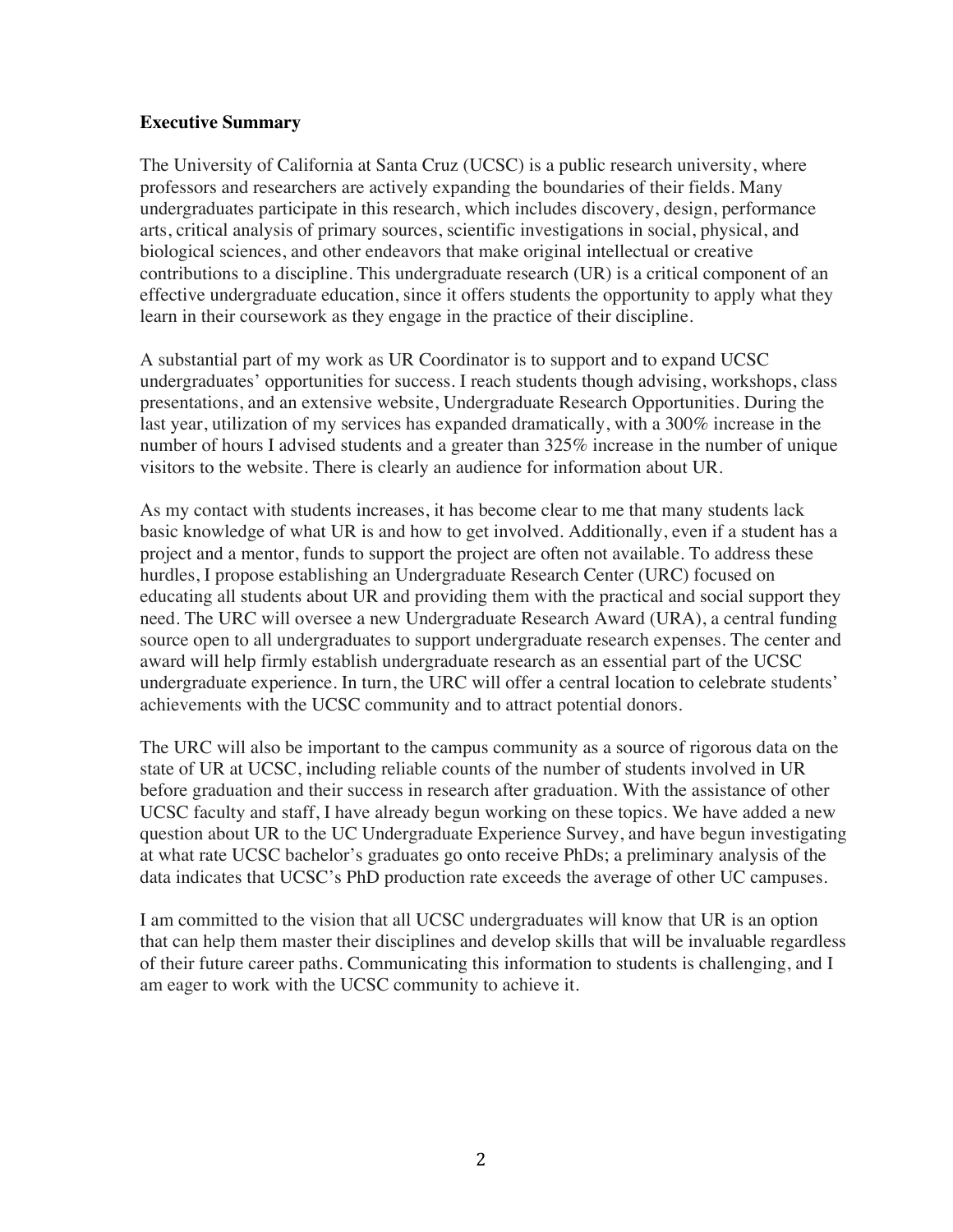#### **Introduction**

The University of California at Santa Cruz (UCSC) is a public research university, where professors and researchers are actively expanding the boundaries of their fields. In addition to the research done on campus, UCSC's location on the Monterey Bay and near Silicon Valley facilitates collaborations between the University, industry, government agencies, and other research organizations. By working with these professionals, both in academics and in business, the more than 15,000 undergraduates at UCSC have excellent opportunities to practice their discipline and contribute to the academic community by participating in undergraduate research (UR).

UR includes discovery, design, performance arts, critical analysis of primary sources, scientific investigations in social, physical, and biological sciences, and other endeavors that make original intellectual or creative contributions to a discipline. It is a critical component of undergraduate education, since it offers students the opportunity to apply what they learn in their coursework as they engage in the practice of their field. Participating in UR transforms them from passive observers to active participants in their discipline, and develops the tenacity and focus that are required for success in any future career path.

While excellent programs and opportunities for students to become involved in UR are found throughout UCSC, prior to summer 2012 there was no central online location or designated individual to provide information about UR to students. To address this, the Division of Physical and Biological Sciences, the Baskin School of Engineering, and the Dean of Undergraduate Education funded the new position of Undergraduate Research Coordinator, which I began in July, 2013.

During my first year in this position, I focused on investigating how many UCSC students were involved in UR, exploring what opportunities were available to students in each division, creating a website to educate students and the surrounding community about UR at UCSC, facilitating communication between academic and academic support units, and reaching out to educate students through activities such as workshops and student advising.

Through my outreach activities and discussions with students and staff during the year, it became clear to me that undergraduates face a series of hurdles to participation in UR. Frequently, students lack an understanding of university and academic culture. While this can be true of any student, the lack of cultural capital is especially relevant for the more than  $40\%$ of frosh admitted to UCSC for the fall of 2014 who are the "first in the[ir] family to go to college" (UCSC Newscenter, http://news.ucsc.edu/2014/04/admits-fall14.html). Often these students are unaware that participating in research is an option for an undergraduate, and do not know how to prepare to be a strong candidate, when to start looking for a position, or how to succeed if they find one. They are often intimidated by their professors and are hesitant to make appointments or speak to potential research mentors outside of class. Consequently, they rarely attend office hours or build relationships with professors that will help them get involved in research and culminate in the letters of reference required for many future career opportunities.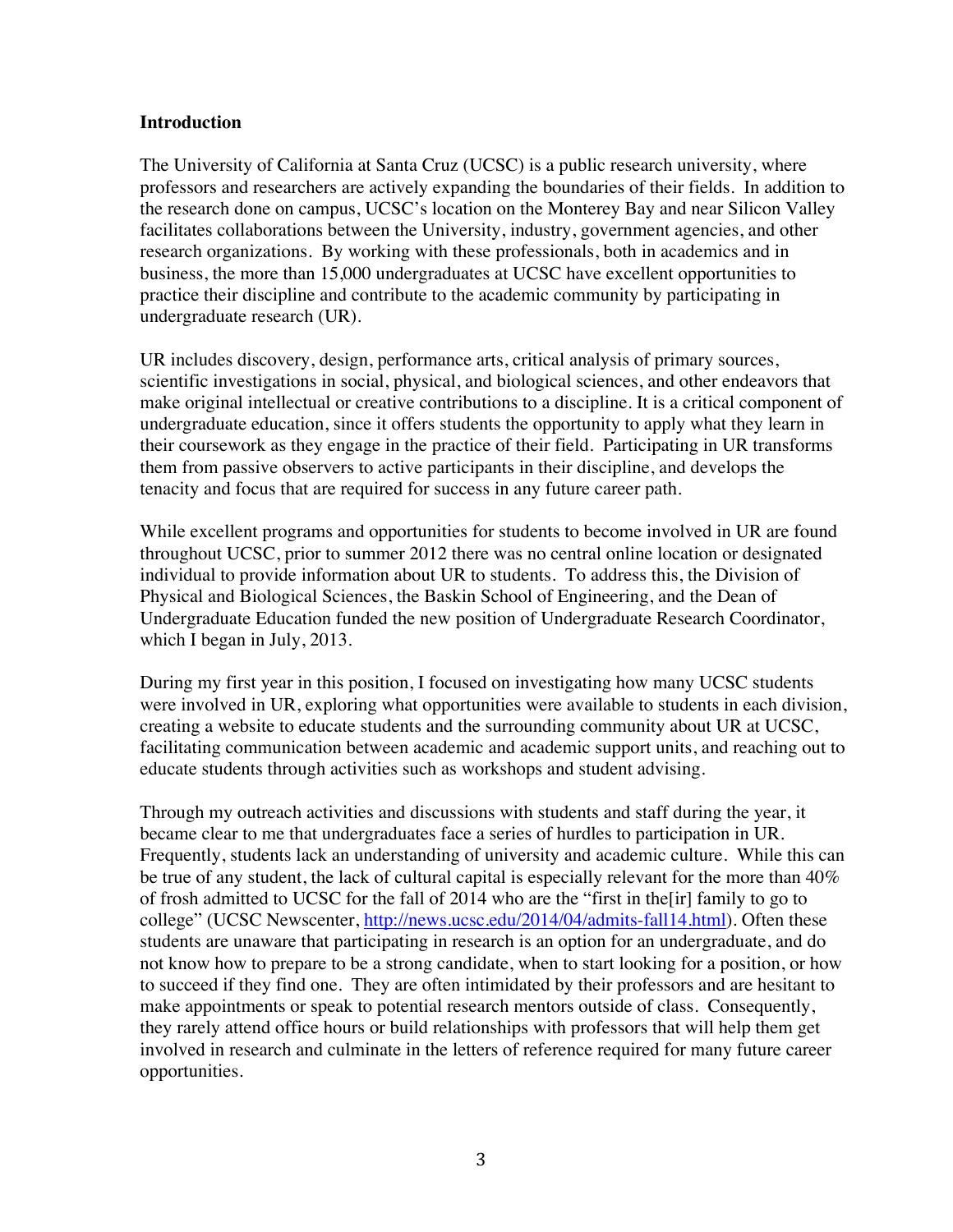A second major obstacle that students encounter is funding a project. While small awards are available from colleges, divisions, and private donations, there is no central fund to which students can apply to support their work. Dr. Richard Hughey, the Vice Provost and Dean of Undergraduate Education (VPDUE), and the faculty have determined that research funds small financial awards for students of \$500 to \$1,000—are one of the most effective ways to enable more young people to do research. Students may use the funds for a capstone or thesis project, for summer or term-time research, for travel for their research, to cover other research expenses, or to present the results of their work at a professional conference. These awards would be available to students from all divisions.

During the past year I pursued two initiatives to help increase broad awareness of UR. First, I attended multiple gateway Physical and Biological Science (PBSci) classes, including introductory chemistry, math and biology, and made short announcements about preparing for UR, the website, and my availability as an adviser. This approach was very successful, and led so many students to come to drop-in advising or to contact me by email that I struggled to meet my other responsibilities. Due to the overwhelming volume of the response, I have not made classroom announcements again, but they remain a valuable tool that could be deployed very effectively if more personnel or resources were made available to handle the resulting inquiries. Second, I gave a presentation at a meeting of the PBSci department chairs and department manages meeting, and suggested that I help them organize an information session for students in their major. These would be modeled after the Astronomy Department Social, which has proven very effective at connecting students to potential research mentors. However, no department contacted me in order to arrange such a function.

While these two initiatives have been discontinued for now (though in the case of classroom announcements that is because they were *too* successful for the available advising resources), in the last section of this report I outline new initiatives to address these critical student needs. UCSC undergraduates have the right to know that UR is an option, and it is our responsibility as educators to make them aware of how they can get involved in UR, and how it can help them master their discipline and develop skills that will be invaluable regardless of their future career paths. While meeting this goal will be not be easy, I challenge the UCSC community to embrace it.

In this annual report, I first review the current data on UR participation at UCSC and describe ongoing research that will improve the data. In the second section, I present new data that provides an example of one method to evaluate whether our graduating students are succeeding in academic careers. In the third section I give an overview of my activities during the 2013-14 year. Finally, in the fourth section, I propose a substantial expansion in the university's support for UR through the creation of a Center on Undergraduate Research (URC) and an Undergraduate Research Award (URA) that is available to all UCSC undergraduates.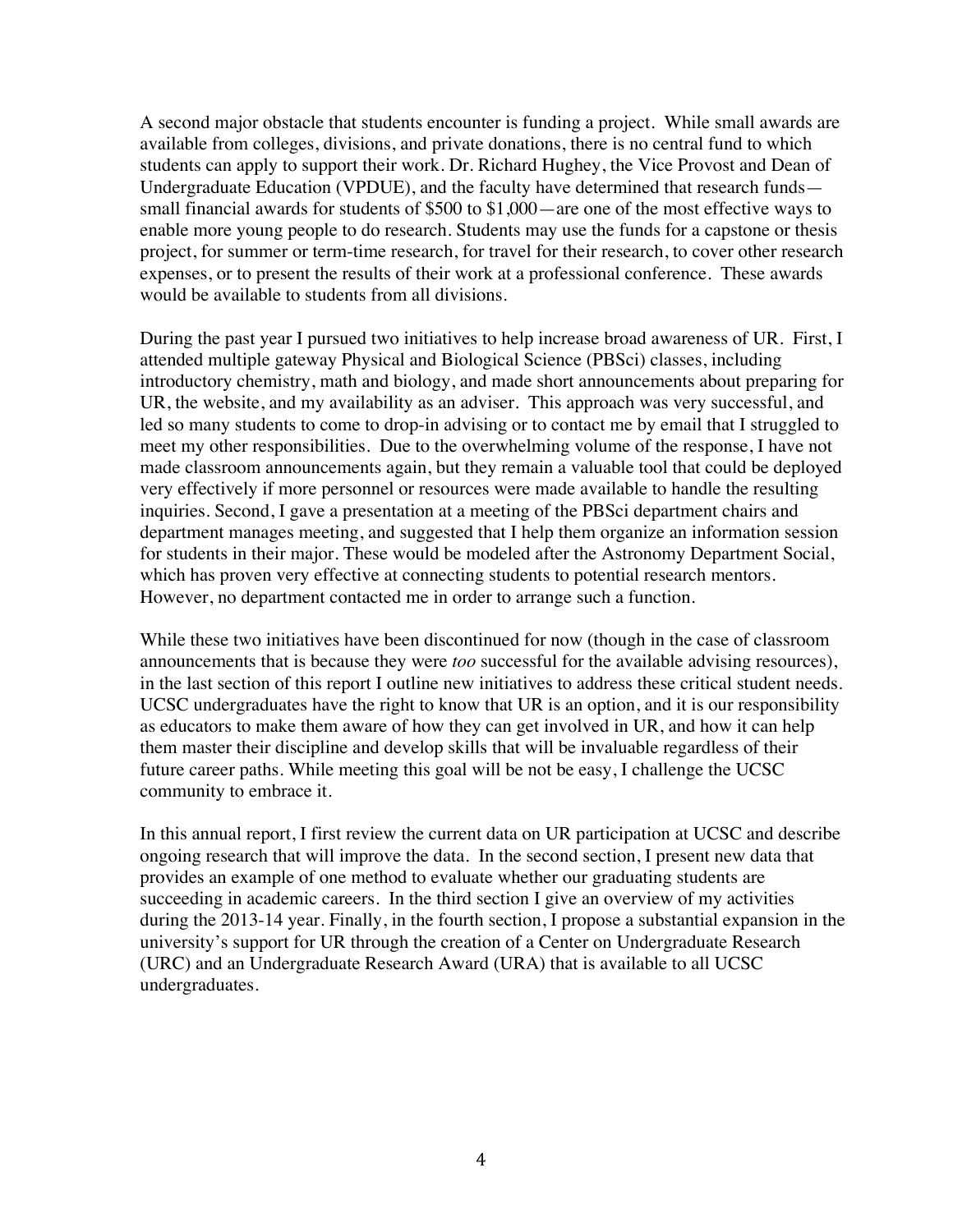### **Section 1. UR participation at UCSC and improving the data**

The UCSC Undergraduate Research Annual Report for 2012-13 shows that approximately 60% of seniors graduating in 2012 participated in UR while students at UCSC (Table 1). These data are based on the University of California Undergraduate Experience Survey (UCUES), which is an online census survey administered every other spring quarter. The survey asks undergraduates about their academic and extracurricular activities. Dr. Anna Sher, Assistant Director for Assessment, provided these analyses.

Table 1. Graduating seniors by division who assisted faculty in research and/or worked on creative projects under the direction of faculty, from the UCUES 2012

|                                                                         | Division |            |                    |        |            |
|-------------------------------------------------------------------------|----------|------------|--------------------|--------|------------|
|                                                                         | Arts     | Humanities | Social<br>Sciences | PBSci  | <b>SOE</b> |
| Assisted faculty in research and/or<br>creative projects                | 74%      | 51%        | 67%                | 60%    | 63%        |
| Assisted faculty in research                                            | $1\%$    | $12\%$     | 16%                | $30\%$ | 27%        |
| Assisted faculty in research AND<br>Worked on creative projects         | 15%      | 13%        | 20%                | 18%    | 22%        |
| Worked on creative projects                                             | 58%      | 29%        | $22\%$             | $12\%$ | 19%        |
| Neither assisted faculty in research nor<br>worked on creative projects | 26%      | 46%        | 33%                | 40%    | 33%        |
| <b>Total Count</b>                                                      | 104      | 195        | 503                | 264    | 79         |

The rate of research participation varies widely by division. A higher proportion of students in the Arts (74%) and the SOE (67%) engaged in UR than did those in the Social Sciences (58%) and PBSci (60%). The lowest rate of UR was in the Humanities (54%).

One potential complication with the analysis above is that students in different divisions might not share a common definition of what constitutes participation in UR. To reduce this potential bias, I collaborated with Dr. Sher and Dr. Hughey to formulate a new question for UCSC students in the 2014 UCUES (Figure 1). We expect that these data will yield a more accurate estimate for the number of UCSC students involved in UR, and will serve as baseline information as we work to improve the UR participation rate.

Figure 1. New question for UR participation in 2014 UCUES survey

As a UCSC student, have you completed or are you now conducting a research or creative project? These are original projects that include design, performance arts, critical analysis of primary or secondary sources, and scientific investigations in social, physical, and biological sciences.

|                                 | Yes, doing now or have | l No |
|---------------------------------|------------------------|------|
|                                 | done                   |      |
| a. under the guidance or        |                        |      |
| supervision of a faculty member |                        |      |
| b. without the guidance or      |                        |      |
| supervision of a faculty member |                        |      |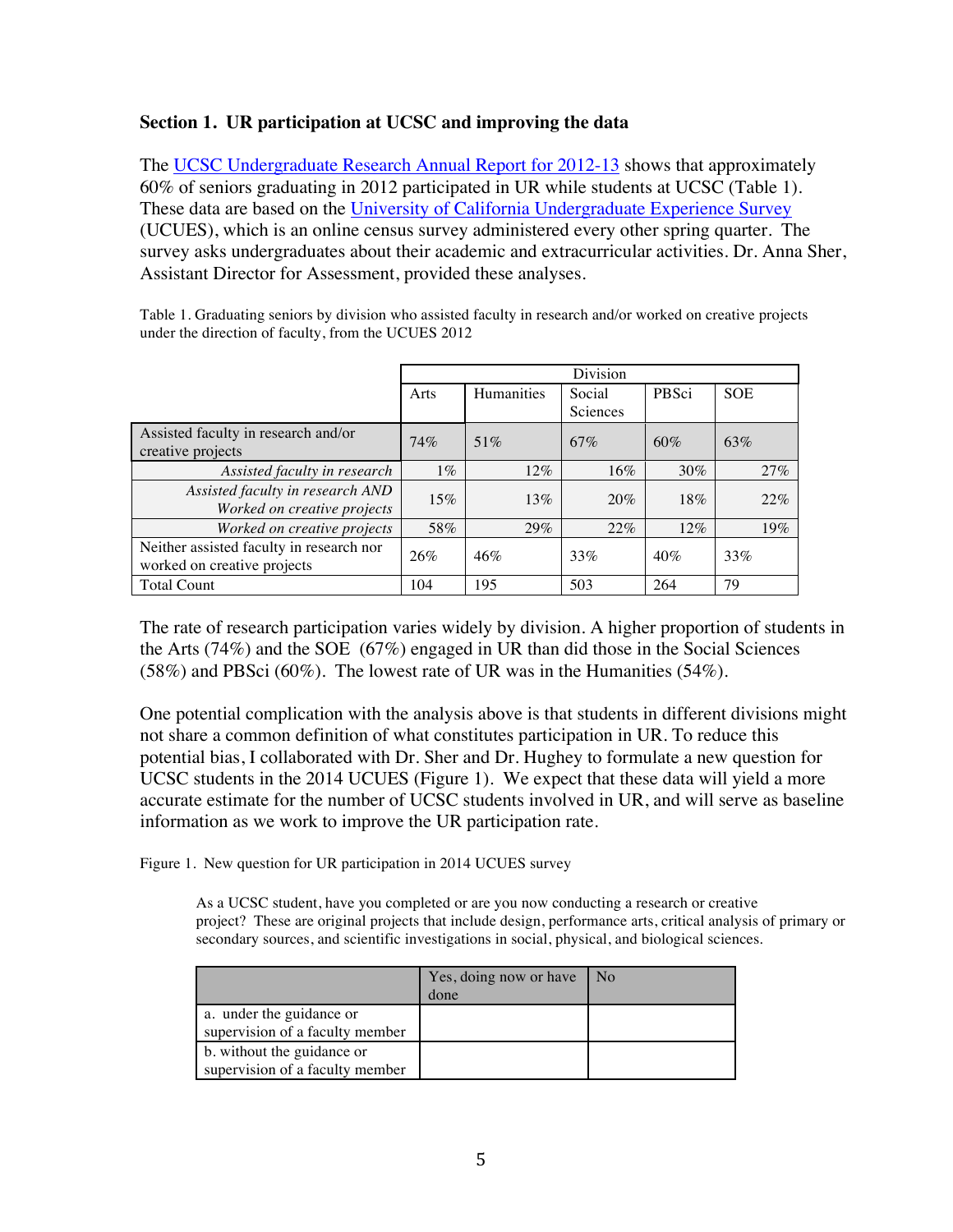#### **Section 2. New Data to evaluate one measure of UCSC graduates' success**

One way to measure the effectiveness of the UR experience at a campus is to determine how many of the undergraduates who receive bachelor degrees from that campus go on to receive PhDs. The National Science Foundation (NSF) records the undergraduate degree-awarding institution for all PhDs granted in the United States, and the University of California records the number of undergraduate degrees awarded by each UC Campus. From the NSF database I determined the number of PhDs from 2002-2011 awarded to individuals whose undergraduate institution is listed as UC Santa Cruz, and I divided this figure by the number of undergraduate degrees awarded by UCSC from 2000-2009. This calculation yields an approximate estimate of the fraction of UC Santa Cruz undergraduate degree awardees who then went on to receive a PhD. Table 2 shows the data I obtained and the resulting estimate of the rate of PhD production per undergraduate degree awarded. Details on the data sources used are given in the footnotes to the table. $<sup>1</sup>$ </sup>

 

<sup>1</sup> Malika Bell, Director of STEM Diversity Programs at UCSC, performed a similar analysis as part of funding proposals to the National Institutes of Health. I thank her for suggesting both the method of analysis and the data sources used to perform it.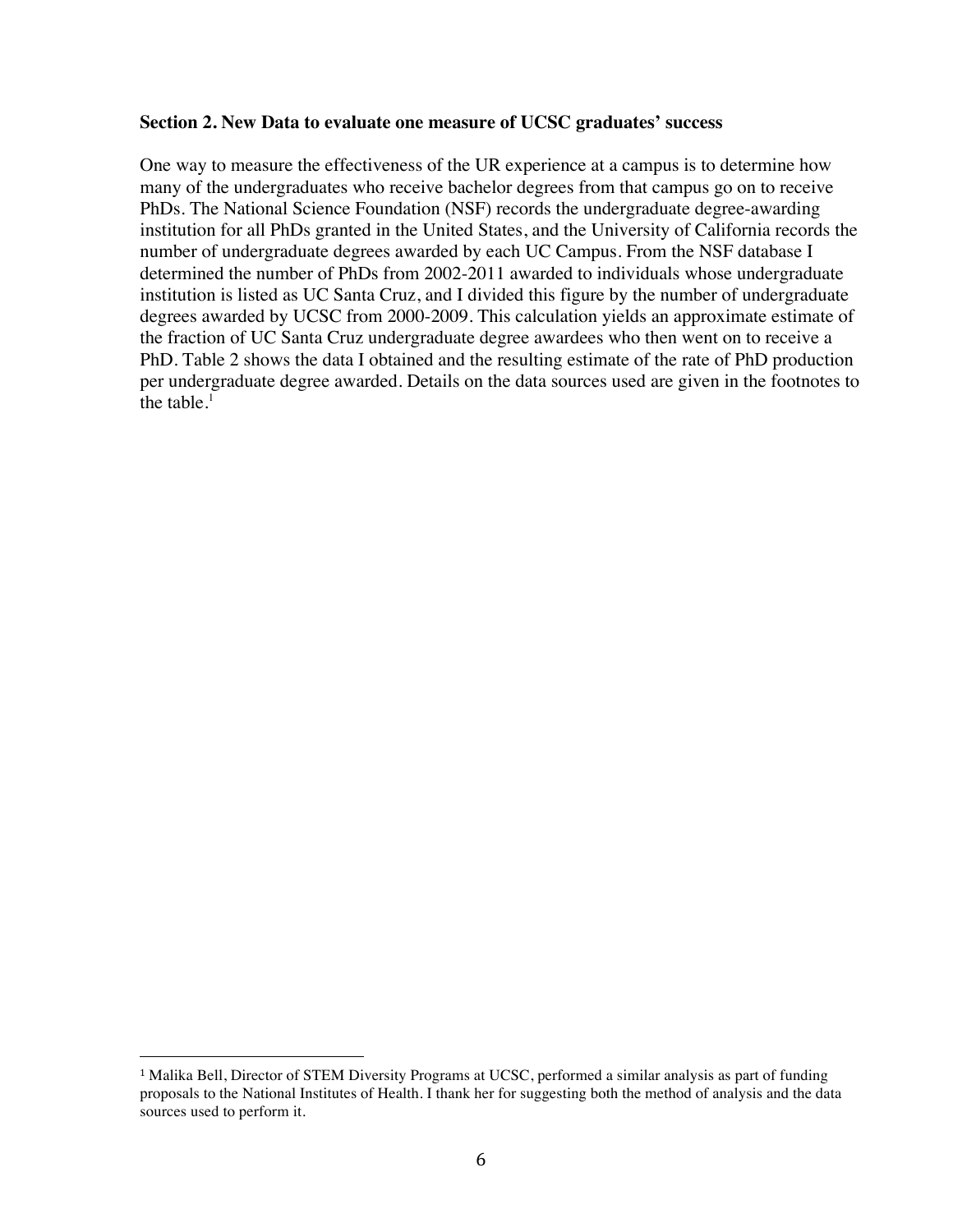Table 2. PhDs produced per 100 students with bachelor's degrees from UCs

|                                      | Undergraduate Fall<br>Enrollment<br>$2002 - 2011$ <sup>1</sup> | <b>Number Bachelors</b><br>awarded,<br>2000-2009 <sup>2</sup> | Number of P.h.D.<br>Degrees Awarded<br>Individuals from<br>Baccalaureate<br>Institution 2002-<br>2011 <sup>3</sup> | Rate of PhD<br>Production (Ph.D.s)<br>Per 100 bachelors<br>awarded) $4$ | <b>Standard Deviation</b> |
|--------------------------------------|----------------------------------------------------------------|---------------------------------------------------------------|--------------------------------------------------------------------------------------------------------------------|-------------------------------------------------------------------------|---------------------------|
| Santa Cruz                           | 144,221                                                        | 31001                                                         | 1308                                                                                                               | 4.2                                                                     |                           |
| Other UC campuses<br>(except Merced) | 1,512,021                                                      | 365,696                                                       | 13,898                                                                                                             | 3.8                                                                     |                           |

|  | http://data.universityofcalifornia.edu/student/stu-admissions-enrollment.html                                                          |
|--|----------------------------------------------------------------------------------------------------------------------------------------|
|  | Undergraduate Fall Headcount Enrollment by Campus and Ethnicity (2000-2011) (xlsx)                                                     |
|  | http://data.universityofcalifornia.edu/student/stu-success.html                                                                        |
|  | Bachelors Degrees Conferred by Campus and Major Discipline - 1999-00 through 2009-10 (xlsx)                                            |
|  | https://webcaspar.nsf.gov/                                                                                                             |
|  | Data Source- NSF Survey of Earned Doctorates/Doctorate Records File                                                                    |
|  | Analysis Variable-Number of Doctorate Recipients by Baccalaureate Institution                                                          |
|  | Classification Variables-Academic Institution (standardized)                                                                           |
|  | $=$ 100 * (Number of PhD Degrees Awarded Individuals from Baccalaureate Institution 2002-2011) / (Number Bachelors awarded, 2000-2009) |
|  |                                                                                                                                        |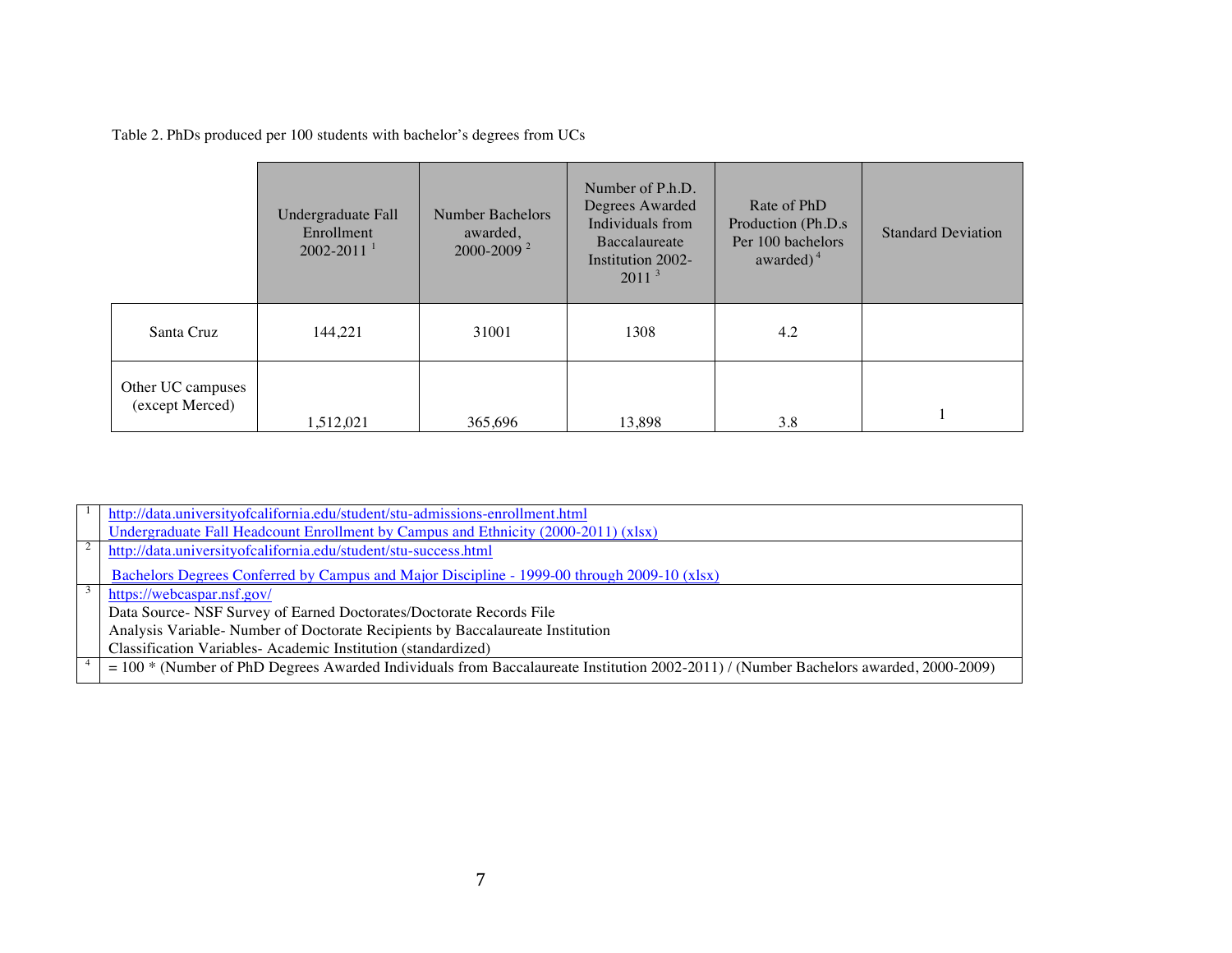Santa Cruz has a PhD production rate higher than the average of the other campuses. While the rate is within one standard deviation of the average, Santa Cruz's high PhD production rate suggests that graduating UCSC students are successfully pursing PhDs at a rate that compares favorably with the other UC campuses. If we can raise the number of UCSC undergraduates who successfully engage in UR, we may be able to increase this production rate even further.

### **Section 3. Undergraduate Research Coordinator Activities**

In the introduction, I discussed two major hurdles students face to becoming involved in UR: understanding the culture of UR (how to prepare, get a position, and succeed) and funding their projects. In this section, I describe ongoing efforts to lower these barriers, and to disseminate information about the excellent UR done at UCSC throughout both the University and the larger Santa Cruz community. These initiatives are motivated and framed by the goals of the Undergraduate Research Coordinator:

- 1. To assist all UCSC undergraduates in engaging in the world-class research at UCSC and/or through other programs or institutions
- 2. To provide a central clearing house to help faculty, staff, prospective students, and the community become aware of the wide array of research resources in the region available to undergraduates
- 3. To increase awareness of the important contributions of UCSC undergraduates to research.

To address these goals I:

- A. Expanded the UCSC Undergraduate Research Opportunities website
- B. Expanded the Undergraduate Research Opportunities Database
- C. Conducted outreach activities: emails, tabling, presentations, workshops
- D. Advised students
- E. Took a leadership role in organizing a mentoring activity for Women in Physics (WiP)
- F. Worked with academics and staff to develop and expand UR opportunities

## *A. Expanded the UCSC Undergraduate Research Opportunities Website*

The primary audience for the website is UCSC undergraduates who are exploring what UR is and how to get involved. The homepage is designed to provide a menu of information for students. The top of the page features a series of photos of students engaged in many types of UR, from laboratory to artistic work, to demonstrate to students that there are UR opportunities, and students involved in UR, in every discipline.

In addition to providing information for current UCSC undergraduates, the website is a resource for faculty and staff to learn about UR at UCSC. Academic and College Advisers, in particular, have told me that the website is very helpful; when I add new material to the site, I send an email to the adviser list-serve and it often is then sent to department email lists.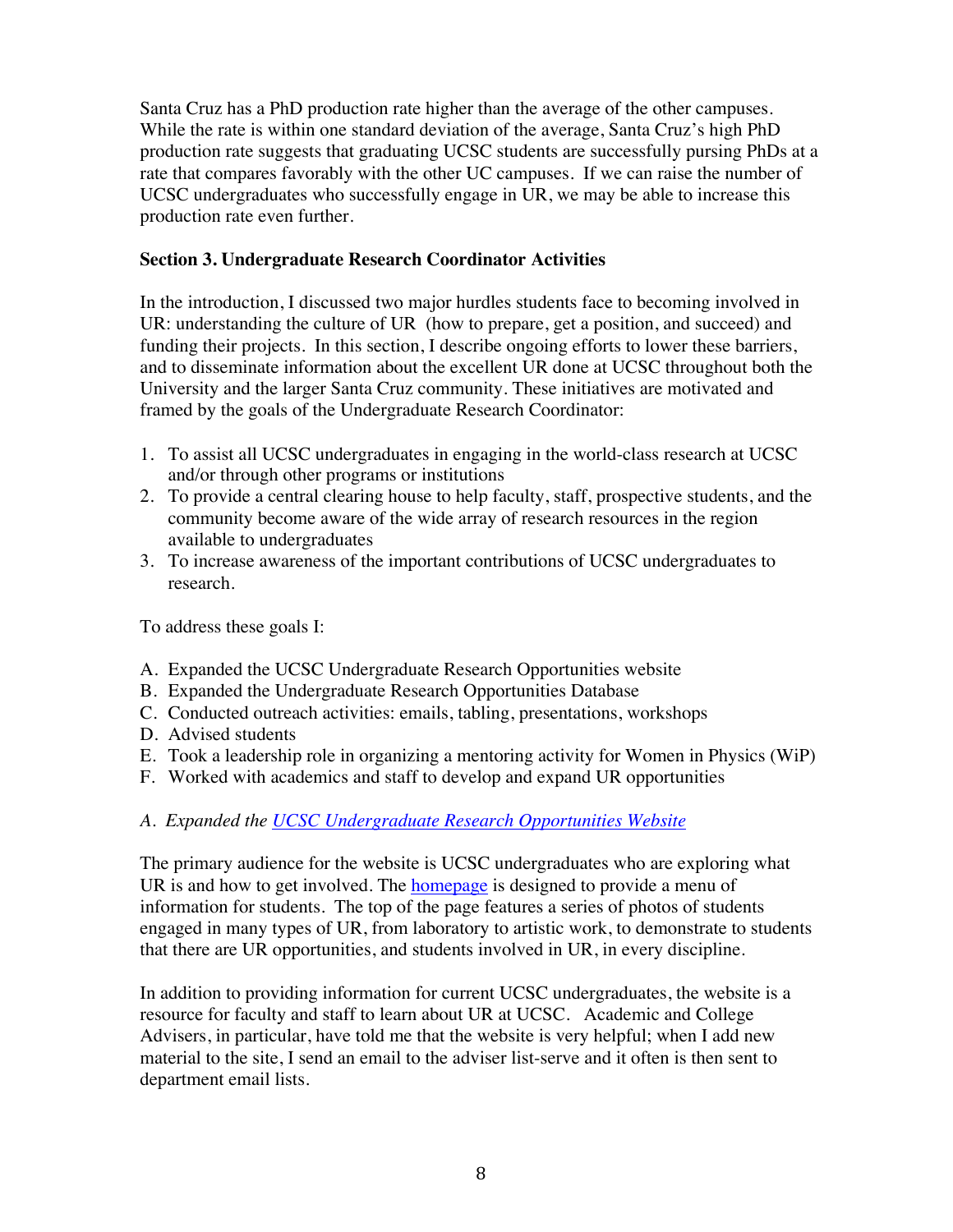The website is also a communication tool to help demonstrate the importance of UR to the Santa Cruz community. On the front page, a News block highlights recent donations for UR and accomplishments of UCSC undergraduate researchers. In addition, the website gives donors the opportunity to give specifically to UR by division.

Additions and improvements from the past year are as follows:

- The STEM Career Life Resource Center, founded by Dr. Amy Ralston and now directed by Dr. Carrie Partch, "aims to increase participation in STEM careers by raising awareness of the successful coexistence of STEM career and family, and by providing the tools to plan for both. Since undergraduates are often in the preplanning stages of both career and family, our efforts begin with undergraduates, and include graduate students, postdocs, and junior faculty." Information provided on the webpage includes a series of interviews with UCSC faculty and staff and resources on and off campus. This addition to the website is important, since it can help undergraduates understand that academics and family life can be compatible.
- Expansion of the Examples of Emails to Professors webpage, which was the most visited webpage on the website this year. During the last year, it had 38,896 hits, which was over 33% of the total page hits. A Google search on "email professor" lists this page second.
- The Undergraduate Research Awards page was substantially expanded with information on UCSC awards for completed scholarly activities. This is important for students who have completed UR, in order to get their work recognized. This page also advertises the range of research done in each division.
- Substantial additions to each division's webpage listing potential sources of UR funding.
- Extensive additions to and reorganization of the Other Research Opportunities webpage to include links to databases and opportunities in each division, federal programs, and national-level research programs.
- Additions and updates to the Undergraduate Research Opportunities Database. This provides students with additional programs to consider. Details are given below, in section B.
- At the end of spring quarter, starting with the campus-wide Student Achievement Week through mid-July, I replaced the "Application Date" block with an "Excellence in UR" block on the homepage.
- The website provides a central location to highlight the excellent work of UCSC undergraduate researchers. Short introductions on the website homepage link to full profiles focused on how the student became involved in UR, his or her research, and the impact on the student's academic experience. An additional webpage provides links to profiles of UCSC undergraduate researchers across a wide range of disciplines. I highlight these profiles at the top of the relevant division page under the "For Students" tab to provide examples of current UR in the division. In addition to the two profiles from last year of Ariel Anders from Engineering and Lois Rosson from History, this year I profiled the three students listed below.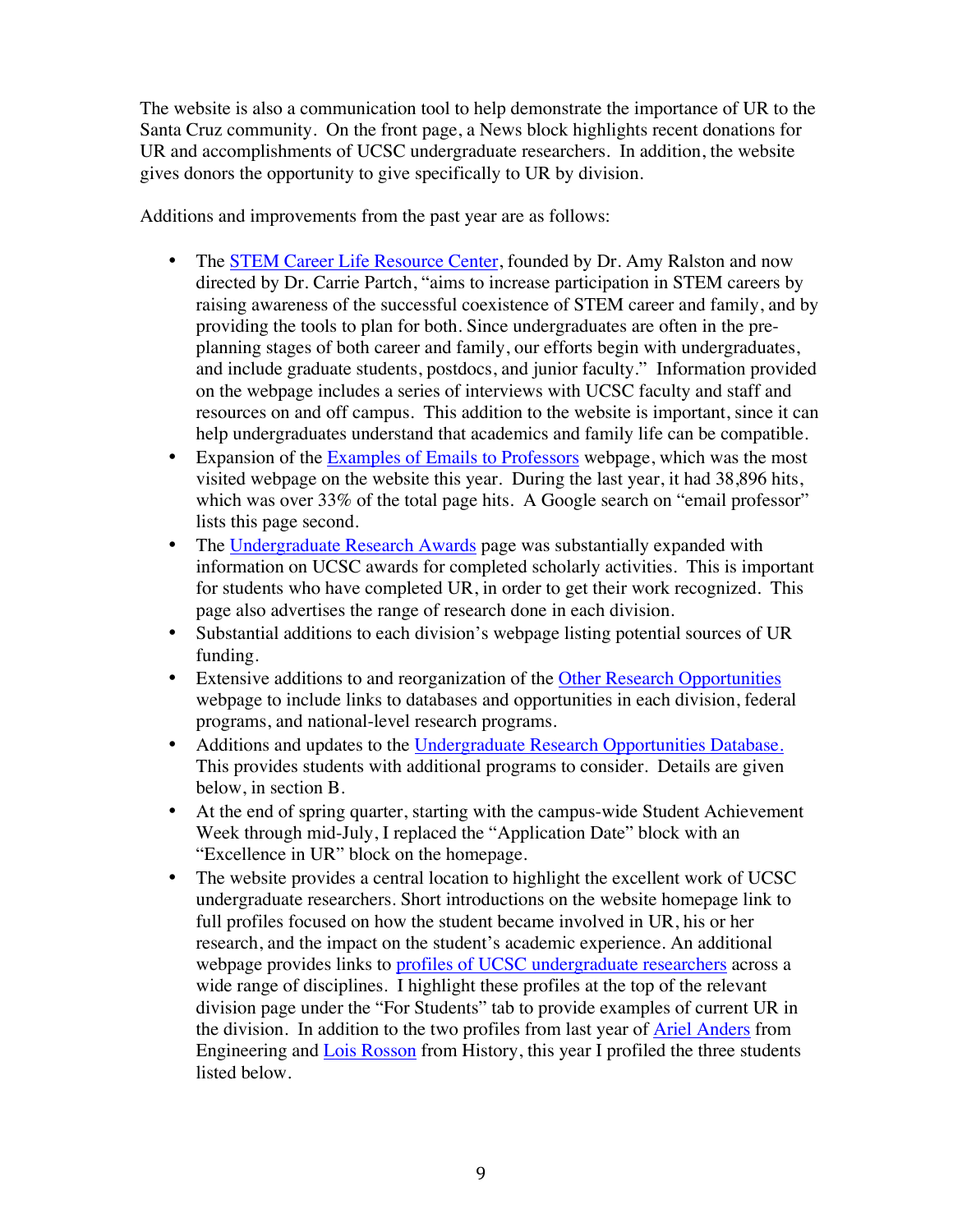## **David Murakami, BA in Film & Digital Media, 2014**

David Murakami divides his time evenly between directing film, directing theater, and combining the two with digital media design for the stage. While his interest in film began when he made several award winning films in high school, his creative work gained momentum during his freshman and sophomore years at UCSC, with the creation of 60 short films, two feature films, and one stage play. He discovered his talent to fuse theater and media when he took Theater Arts (TA) classes as a sophomore. After directing a fulllength film/theater hybrid work at UCSC, he began pursuing numerous projects in academic and professional settings. A comprehensive list of his work can be found here. David will begin his Masters in Theater Arts at UCSC in the fall of 2014.

See the full profile at: http://ugr.ue.ucsc.edu/Profile\_Murakami

## **Kaitlin Hellier, BS in Physics, 2014**

Katie Hellier's route to physics was non-traditional. After graduating early from high school, she earned her associates degree at the Fashion Institute of Design and Merchandising while working at a restaurant. Then, when Katie began classes at Los Medanos Community College, she dove right into calculus, which she hadn't taken in 5 years. She had to re-learn everything, but an amazing teacher worked with her to help her catch up. Then, when Katie took her first physics class, she was "…interested and excited about what I was learning..." After transferring to UCSC, she began working in Dr. Sue Carter's lab, which develops new materials to improve solar power systems, and is currently working as a staff researcher while she applies to graduate school. Her goal is "to change the way we understand energy, how we use it, and what its impacts on the earth are... To do that, I needed to make people understand. So ultimately I decided that, first, I needed to go to grad school… Then, I needed to get in to science communication and policy, maybe even politics."

See the full profile at: http://ugr.ue.ucsc.edu/Hellier

## **Eric Curiel-Lares, BS in Ecology & Evolutionary Biology, 2014**

Eric Curiel-Lares transferred to UCSC in 2011. Since then, he has conducted UR on how climate change affects lizards and amphibians (with Dr. Barry Sinervo) and on the evolution of genes associated with the immune system of sea urchins (with Dr. Grant Pogson). He advises students interested in undergraduate research to "keep an open mind about research topics. You don't have to do research in the particular department in which you are studying. Being versatile could benefit you. You should also use resources available on campus, such as the STEM Diversity Programs, ...(and) talk to other students doing research." Eric found that "research has helped me academically by providing me (with) the perspective of the researcher. Now I have a better understanding of why certain studies were conducted. I have also been able to integrate what I have learned from my classes into my research."

See the full profile at: http://ugr.ue.ucsc.edu/Eric\_URCiel\_profile.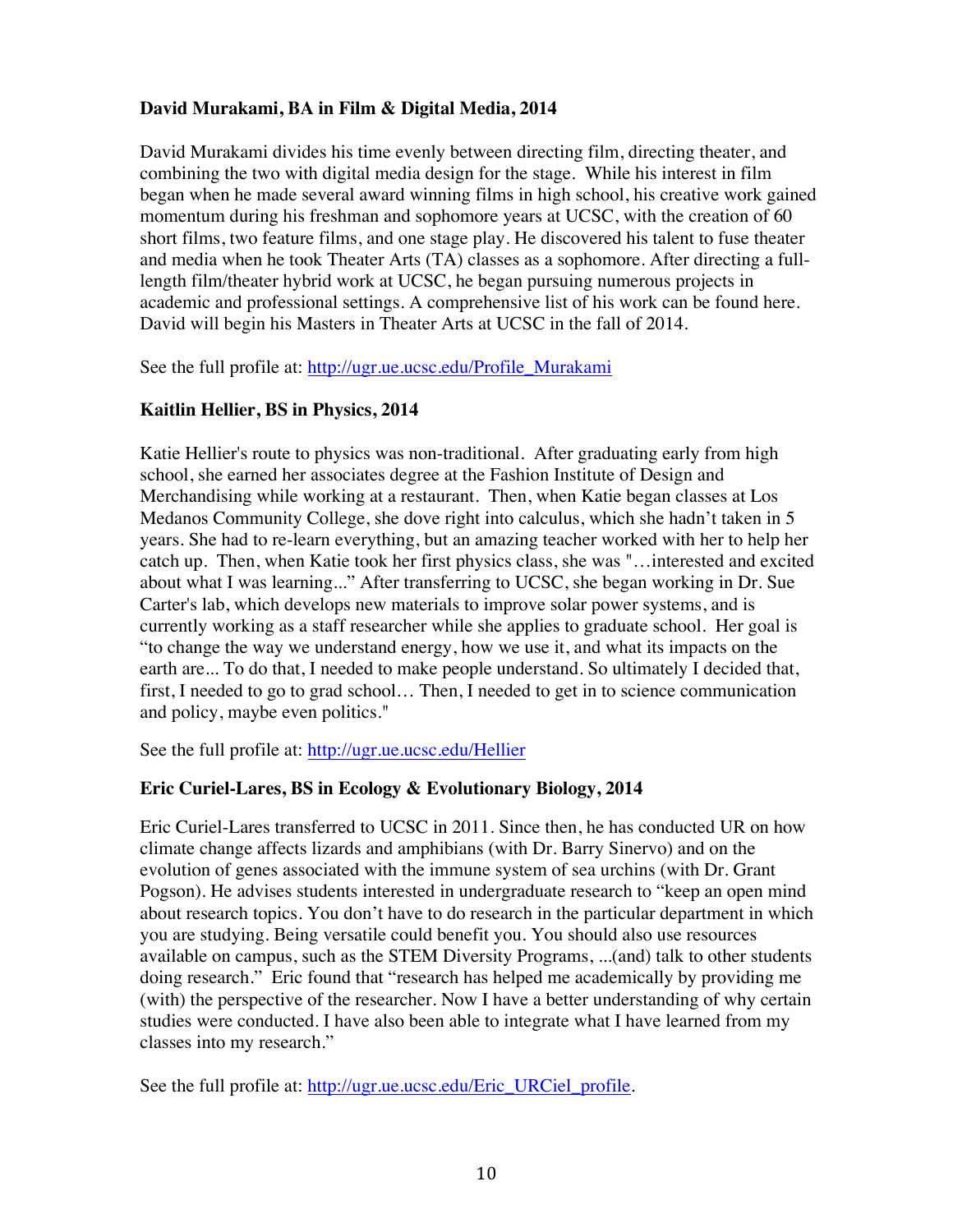#### Website Utilization

I launched the Undergraduate Research Opportunities website on October 26, 2012 with Google Analytics embedded to track utilization. Table 3A shows utilization information for Year 1, 10/26/12-6/30/13 and Year 2, 7/1/13- 6/30/14. Table 3B show the data for IP addresses located in California.

|                               | Year 1    | Year 2      | $%$ change |
|-------------------------------|-----------|-------------|------------|
| # Visits                      | 13,708    | 58,716      | $+328%$    |
| # New Users                   | 9,712     | 46,882      | $+383%$    |
| # Page Views                  | 51,711    | 116,148     | $+125%$    |
| Pages/Visit                   | 3.77      | 1.98        | $-47%$     |
| <b>Average Visit Duration</b> | 3 minutes | 1.5 minutes | $-50\%$    |
| % New Sessions                | 70%       | $80\%$      | $+14%$     |

Table 3A. Overall website utilization

|                               | Year 1      | $\%$ of total | Year 2    | $\%$ of total |
|-------------------------------|-------------|---------------|-----------|---------------|
| # Visits                      | 10.015      | 84%           | 20,615    | 55%           |
| # New Users                   | 6.411       | 79%           | 13,386    | 48%           |
| # Pages/Visit                 | 4.5         |               | 3.4       |               |
| <b>Average Visit Duration</b> | 3.5 minutes |               | 3 minutes |               |
| % New Sessions                | 64%         |               | 65%       |               |

Overall utilization of the website has risen by more than 300%, from almost 10,000 new users in year 1 to almost 47,000 in year 2. In contrast, during the same time period overall pages per visit and time per visit site decreased by half. While users in California accounted for 84% of the visits on the first year, in the second year they represented only 55% of the total. In contrast to the trends shown in Table 3A for all visits, the data shown in Table 3B for California visits show a more modest increase in the total number of visitors (200% versus 300%), but only a marginal decrease in the number of pages per visit and the average visit duration. One possible interpretation is that, as the website has become better known, users from locations outside California have visited more frequently, but that these visits do not last very long because much of the information is most useful to students in California. In contrast, the utility of the information for California visitors remains roughly steady, leading to about the same duration and number of pages per visit for sessions originating in California.

Tables 4A and 4B show the 5 most visited webpages within the site in both years. As shown in the tables, the same 5 pages were the most popular each year. While in the first year the home page was the most visited page, in year 2 the *Examples of Emails to Professors* became the most visited site. Since the information on about email examples is applicable to students in most universities, I am not surprised that the page is becoming more utilized over time.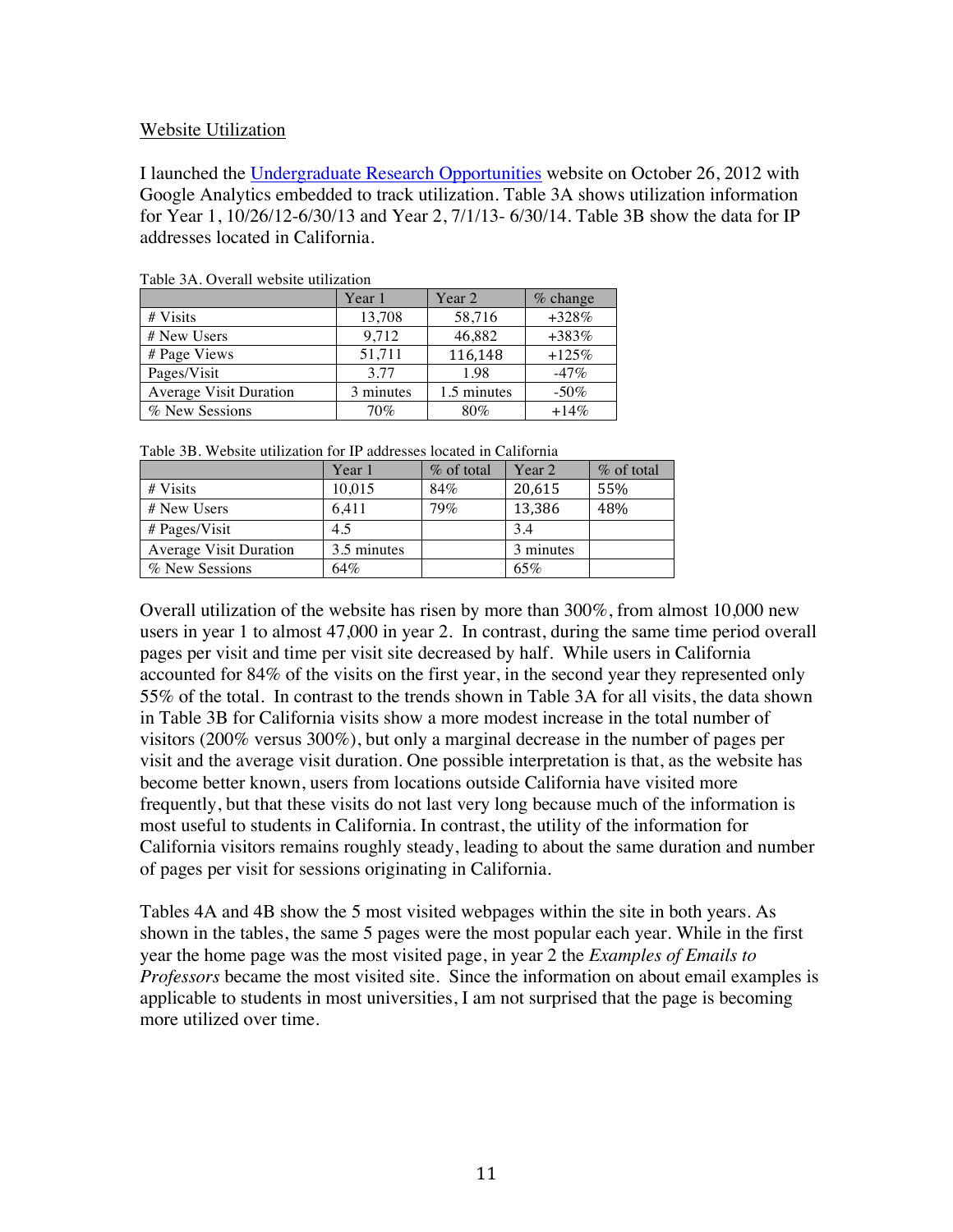| THOIS III IIIODI TIDIOS TOOPULOD IOMI IT ITULIOOLD MIO IOMINOS ID MIO IIOMIODI |                |           |
|--------------------------------------------------------------------------------|----------------|-----------|
| Webpage Title                                                                  | # of Pageviews | $\%$ of   |
|                                                                                |                | Pageviews |
| Overview (homepage)                                                            | 9.380          | 18%       |
| Undergraduate Research Opportunities Database                                  | 8.911          | 18%       |
| Examples of Emails to Professors                                               | 2.661          | 5%        |
| Join a Lab or Research Group                                                   | 2.605          | 5%        |
| Physical and Biological Sciences Division                                      | 1.842          | $4\%$     |

Table 4A. Most visited webpages Year 1. Numbers are rounded to the nearest whole number.

Table 4B. Most visited webpages Year 2. Numbers are rounded to the nearest whole number.

| Webpage Title                                 | # of Pageviews | $\%$ of   |
|-----------------------------------------------|----------------|-----------|
|                                               |                | Pageviews |
| Examples of Emails to Professors              | 41.974         | 25%       |
| Overview (homepage)                           | 24.349         | 15%       |
| Undergraduate Research Opportunities Database | 20,686         | 12%       |
| Join a Lab or Research Group                  | 8.733          | 5%        |
| Physical and Biological Sciences Division     | 5.612          | 3%        |

The popularity of these 5 pages also shows what type of information students are seeking: advice on communicating with professors, opportunities to get involved in UR, and guidance on how to join a research group. In the coming year, I plan to develop a workshop on communicating with professors at a research university. I address the topic briefly in most of my workshops, but its prominence as a topic of web research suggests that more focus in workshops is warranted.

## *B. Undergraduate Research Opportunities Database*

The website includes a database to help students at UCSC and other institutions find opportunities in established research programs. As of July 1, 2014, the database includes 84 entries, which represents a roughly 40% increase over the 62 entries a year ago. A complete list of programs is found in the Appendix.

The database includes three broad categories of entries.

- 1. Organized UCSC programs focused on UR: 38 entries. These programs range from College Research Fellowships to the STEM Diversity Programs, which offer students the opportunity to work directly with faculty and graduate students to develop skills and gain UR experience. Numbers of participants range from 1 student every few years to 400 or more per year.
- 2. UCSC Programs with possible UR opportunities: 14 programs. For example, the Environmental Studies Internship Program places hundreds of students per year in internships. Chris Krohn, the Environmental Studies Internship Coordinator, estimates that up to 10% of the positions include research. Other opportunities in the program focus on public policy, education, etc. Since it is difficult to determine which students are doing research, numbers of students are not generally included in these entries.
- 3. Non-UCSC organizations and programs that offer UR opportunities. Many of the 32 organizations in this category are near UCSC and collaborate with the University or with affiliated institutions, such as the Monterey Bay Marine Sanctuary. Additional entries provide detailed descriptions for many of the large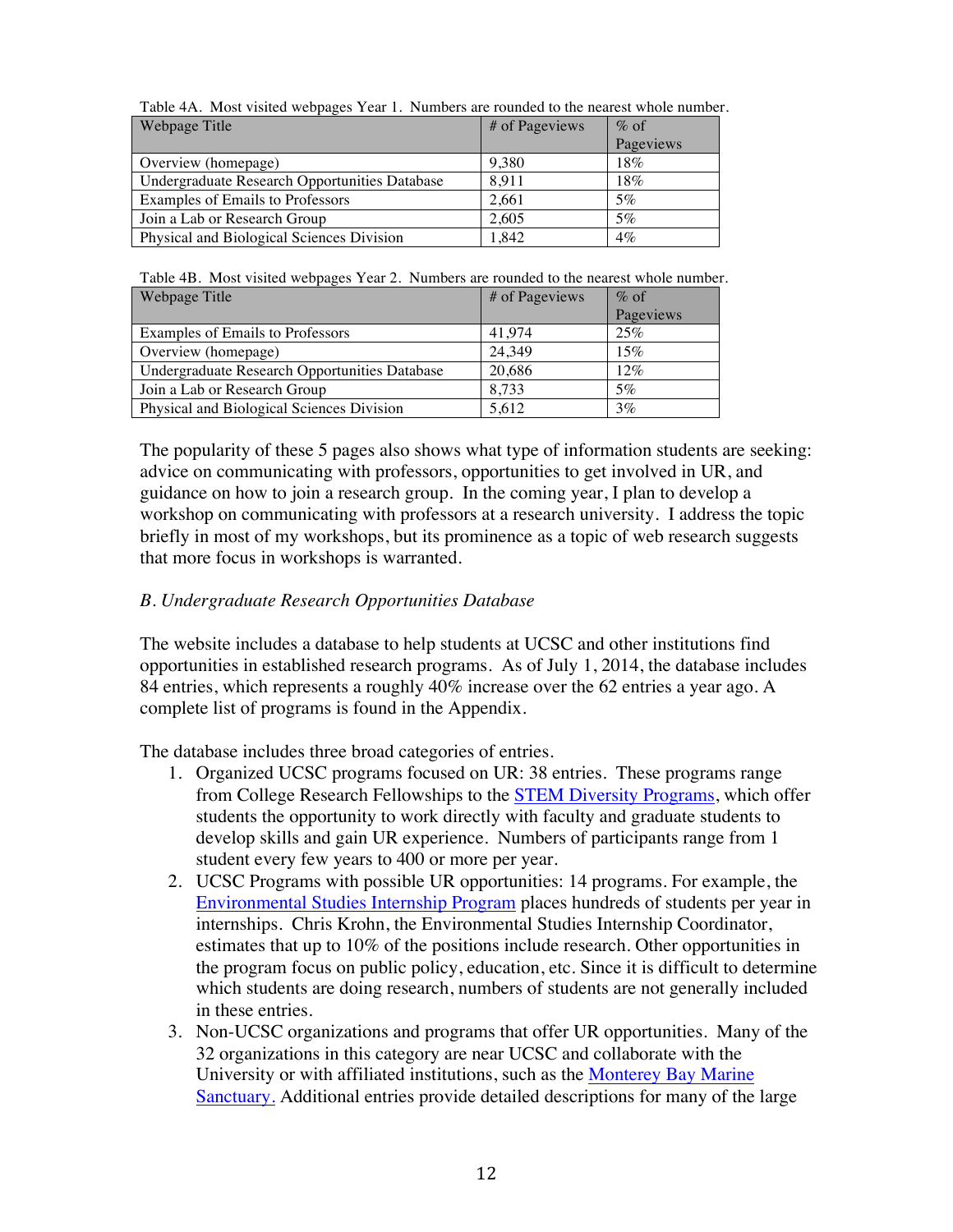federal UR programs. One of the main purposes of these entries is to clarify the application process. For example, NASA has one main site for UR applications, but multiple programs are not part of the site. A new database entry, National Aeronautics and Space Administration (NASA) Student Internship Programs, contains both links to these other programs and links to specific opportunities for UCSC students at the closest NASA facility.

### *C. Outreach Activities*

Outreach activities enable me to meet with students individually and in groups, formally and informally, to provide information tailored to that group or individual in person or through targeted emails, and to answer specific questions.

## *Emails*

I have an email list-serve, with over 800 subscribers, that current and prospective students, staff, faculty, student groups and other members of the UCSC community can join by signing-up online, at a workshop, or at a presentation. For individual students, I collect the student's name, major, and graduation year so that I can target emails to specific groups of students. I also routinely send emails to student groups to forward to their members.

### *Tabling at Events*

Tabling involves standing at a specific location near a table that has appropriate informational material and talking to event participants and giving informal advice. I tabled at multiple events that provided students with the chance to learn more about UR, including:

- Summer Orientations for frosh and transfer students
- Orientations for student groups and academic units
- Spring Spotlight for admitted students
- The annual spring Undergraduate Research Symposium for PBSci and Engineering students

## *Presentations*

Short presentations of 15-20 minutes are a critical component of the outreach I provide to students. I gave short topical presentations to a wide range of audiences, including student groups, students attending the Astronomy Research Socials in fall and spring, international students, transfer students, Engineering undergraduates in a new UR program, and students in the Arts Internship Program. While providing a quick dose of information, these presentations also give students a chance to learn about the website and the services that I provide.

Longer presentations of at least half an hour are usually in lecture style. They are helpful for reaching a large number of students, but lack the opportunity to provide individualized responses to student questions. I gave longer presentations at "Navigating the Research University," a class for frosh who are first in their families to go to college, in both winter and spring quarters.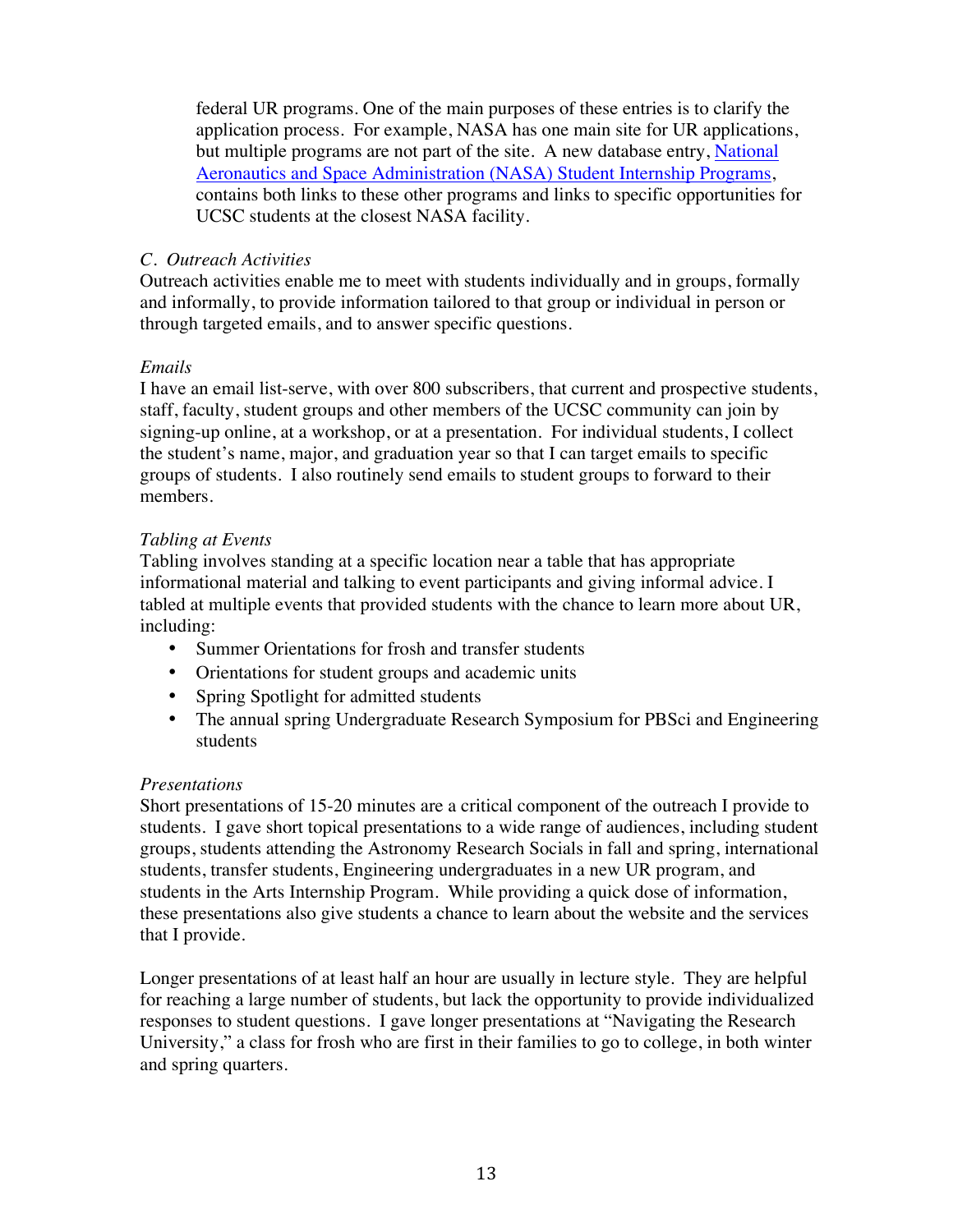## *Workshops*

Workshops offer an opportunity to work with students for an extended time and engage them in activities related to the topic. In addition to refining the two workshops I created last year, Getting Involved in Undergraduate Research at UCSC and Secrets of STEM Research Groups - Structure, Function, & Dynamics, this year I developed two new workshops, Preparing for Undergraduate Research and STEM Summer Programs. The slides used in all these workshops are posted on the UR website in PDF format.

In order to engage the students, typically each workshop begins with a student peer explaining how s/he got involved in UR, his or her experience, and how it has influenced his or her academic career. The workshops end with a paper evaluation with open-ended questions that asks about each participant's goals for the workshop, what information was helpful, and how the workshop could be improved. At the end of the workshop, I give students a handout that lists important links mentioned in the workshop, as well as my contact information.

I presented modified versions of the workshops to a wide range of audiences.

- The Professional Development Workshop Series sponsored by the STEM Diversity Programs and the Research Mentoring Institute that is open to all undergraduates
- WEST, a program to support STEM transfer students to UCSC
- The Educational Opportunity Program (EOP) in fall and spring quarters, with separate workshops for STEM and the Social Sciences & Humanities
- Undergraduate Research Science Association (URSA) student group
- Regional meeting for Society for Asian Scientists and Engineers

The workshops had a total of 217 attendees; some students attended more than one workshop.Since these workshops provide an opportunity for me to get feedback directly from UCSC students, I use their comments to improve the information and activities I provide. I am committed to consistently evaluating my advising services. Key points from the workshop evaluations for *Getting Involved in Undergraduate Research* and *Secrets of STEM Research Groups- Structure, Function, & Dynamics* are described in the following paragraphs. I did not tally the evaluations for the two new workshops, since they have not yet been given enough times for the evaluations collected to support general conclusions.

*Getting Involved in UR* had 112 student evaluations, on which students were asked to list their goals for the workshop, which aspects of the workshop they found most helpful, and how the workshop could be improved. These questions were open-ended, but for the purposes of tabulation I categorized each of the responses. For each of the three topics, the top three responses were:

- Students' goals: (1) learn steps to getting involved in UR (listed in 48% of responses), (2) learning about specific research opportunities (26%), (3) obtaining general information (18%)
- Most useful aspects of the workshop: (1) handouts with list of useful web links  $(22\%), (2)$  tips on approaching professors  $(12\%), (3)$  timeline of what students hoping to engage in UR should do each year of their undergraduate careers (9%)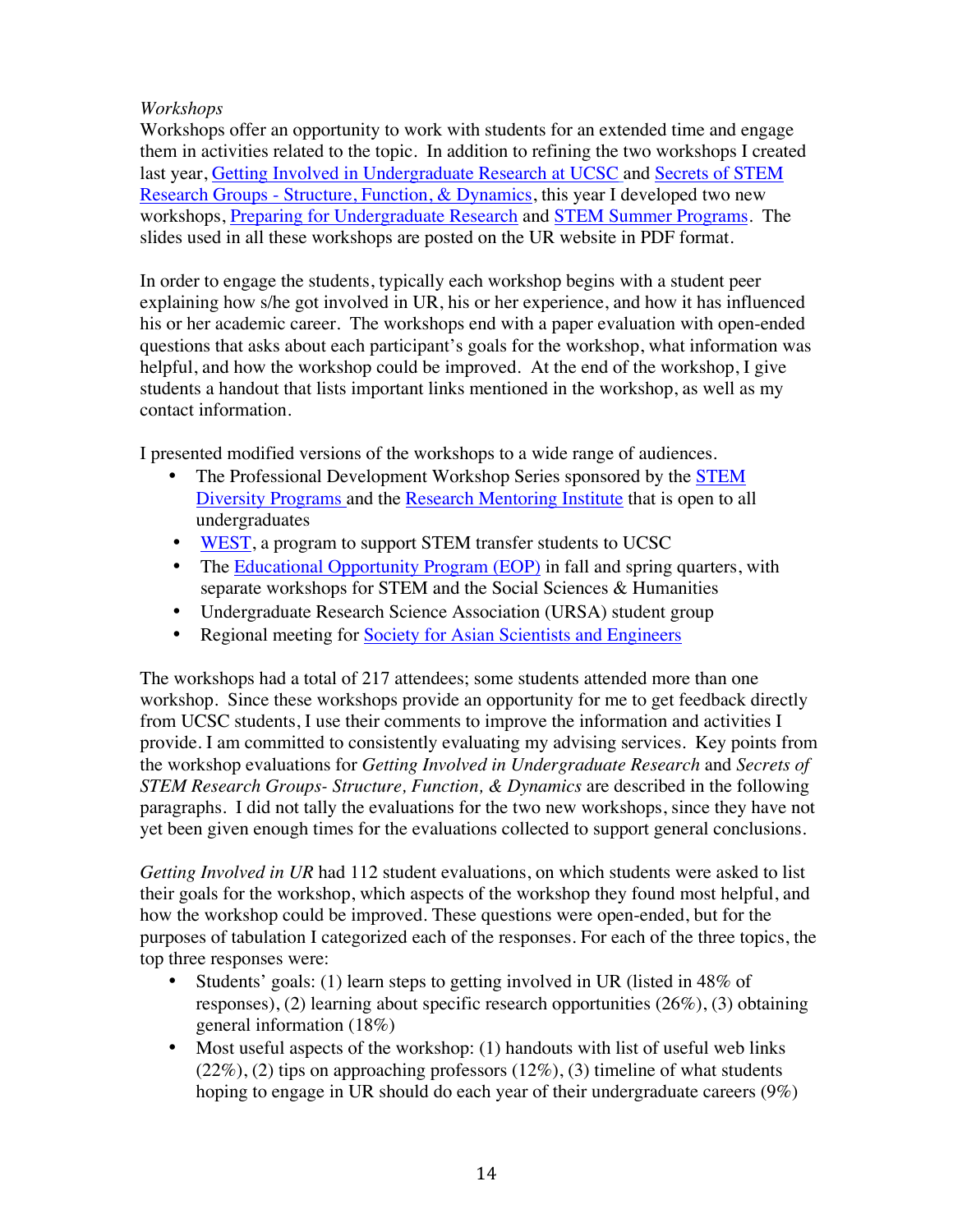• Areas for improvement: (1) more specific opportunities in a student's major  $(14\%)$ , (2) more student speakers  $(12\%)$ , (3) more graduate student and professor speakers (7%)

Overall these responses indicate that the students' goals were consistent with the topics covered in the workshop. The title is clear and students seem to know what to expect. I was particularly pleased that the timeline for getting involved in UR was considered helpful, since I added that topic specifically in response to a suggestion in a previous student evaluation. Another request was for specific opportunities for a student's major. This is only feasible if the audience is from a specific department, as is the case for example at the Astronomy Research Social. Typically, my audience comes from a wide range of majors. I could address this concern by reminding students to look at the UCSC Database and search by major, and to look at the professors' webpages. As described above, I am also interested in working with individual departments to host UR related events. Since research varies across departments, a department-level event with graduate students and professors talking about their research would provide students with the in the department most relevant information.

*Secrets of STEM Research Groups - Structure, Function, & Dynamics* had 89 student evaluations, which I analyzed in the same manner as for the previous workshop. The top responses by topic were:

- Students' goals: (1) learn more about research group dynamics  $(37\%)$ , (2) obtain general information (21%), (3) get advice about finding a research group (18)%
- Most useful aspects of the workshop: (1) accounts of personal experiences  $(21\%)$ , (2) discussion of variations in PI mentoring style (20%), (3) explanation of culture and hierarchy within research groups (20%)
- Areas for improvement: (1) workshop should be longer  $(14\%)$ , (2) workshop should provide more information about opportunities in industry  $(11\%)$ ,  $(3)$  more examples of personal experiences (11%)

The improvements suggested in the evaluations indicate that the students are learning about the intricacies of research group structure and dynamics but would like more information. One possible solution would be to expand the current workshop into two sessions, with one session focused on research group structure and the variations in academics and industry and another session focused on the wide range of personal experiences in different groups. The second session could also include suggestions on finding a research group that met your personal mentoring needs and academic goals.

In addition to the outreach described above focusing on current UCSC students, I also communicate with prospective students to help them understand the opportunities at UCSC and the importance of getting involved early, getting to know their professors, and getting good grades. I have a webpage and a workshop on "Preparing for Undergraduate Research." I hand out a flier with the same information at the Spring Spotlight, an event for accepted students to learn more about UCSC. I also respond to emails and have individual meetings with prospective students.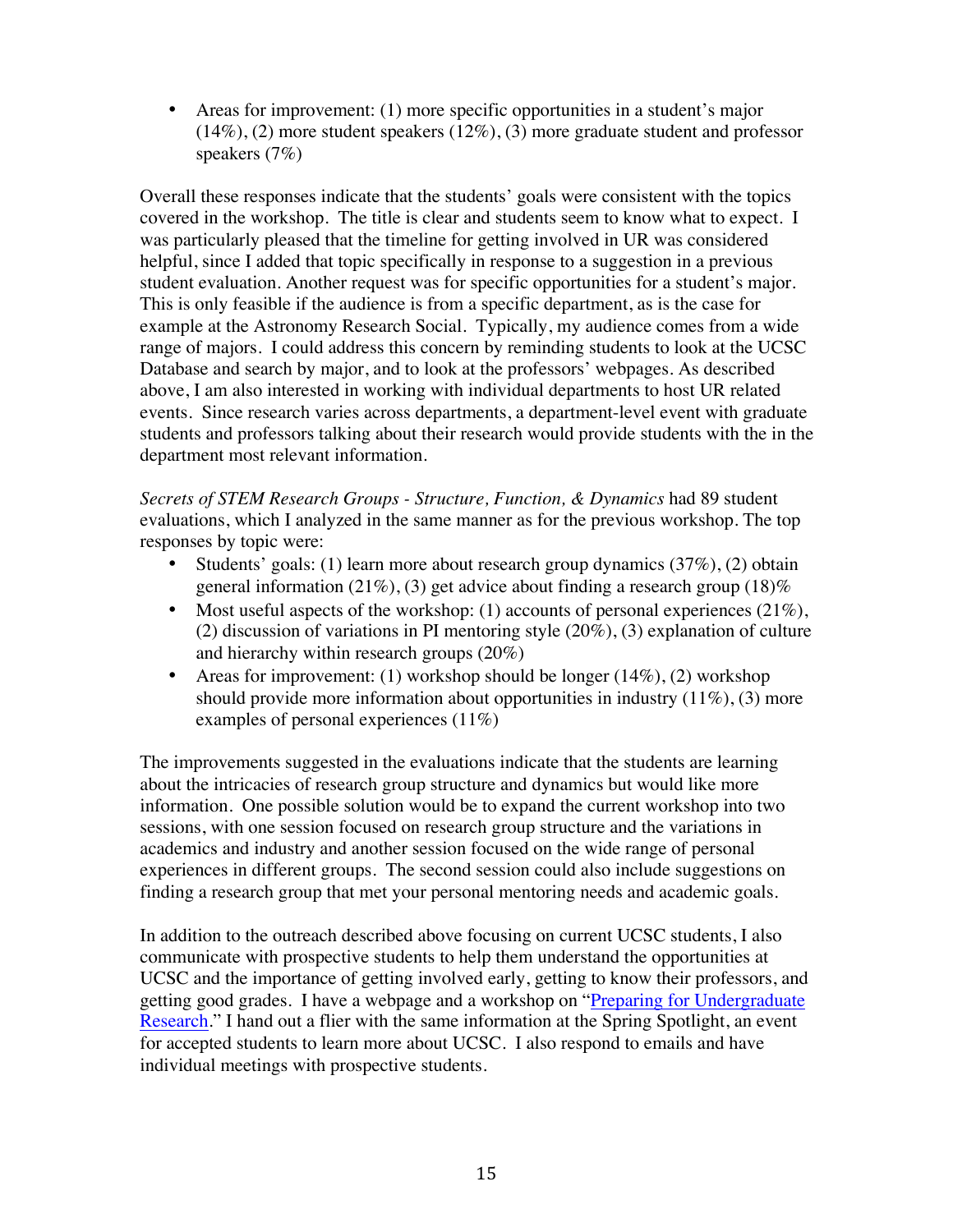### *D. Student Advising*

In addition to the informal advising I do at workshops, I do more formal advising through drop-in hours, appointments, email, and by phone if the student is not available to meet in person. I keep accurate records of these student contacts using a FileMaker Pro database in which I record all available information about the interaction, which can include the student's email, major, department, and expected year of graduation, the type of communication (email, in person, etc.), the topic(s) of discussion, and the duration.

Table 5 summarizes my advising work during the past year, broken down by type of contact. The numbers listed in the first column are numbers of unique students. For example, even if a student had two appointments, s/he would only be counted as a single appointment. The number of events is larger than the unduplicated count of students, since one student can receive advice through multiple methods. Times are rounded to the nearest hour.

|              | # Unique Students | # Events | <b>Total Time</b> |
|--------------|-------------------|----------|-------------------|
| Appointments | 35                | 43       | 21 hours          |
| $Drop-In$    | 99                | 115      | 42 hours          |
| Email        | 136               | 181      | 35 hours          |
| Phone        |                   |          | 1 hour            |
|              | <b>Total</b>      | 341      | 99 hours          |

Table 5. Student Advising July, 2013-14

From July 1, 2013 to June 30, 2014, I advised 224 students. Multiple topics can be addressed in one session. The topics addressed most frequently during these contacts were:

- $\circ$  How to get involved in UR and find a lab (76%)
- o Communicating with professors (44%)
- $\circ$  General introduction to UR and the website (40%)
- o Summer programs (26%)
- o Getting a reference letter (17%)
- o Options for students with low GPAs (15%)

### Evaluations:

In June, 2013 I developed a short online evaluation to send to students after my first interaction with them through email, drop-in advising or an appointment. The survey includes questions about the student's goals for the advising session and whether those goals were met, and provides opportunities for the student to suggest improvements. Starting on August 1, 2013 I sent out the on-line evaluation to all students advised in person or by email for the first time during the previous month. During the last year, 32% of students (73 of 224) responded to the survey.

All 73 students entered their year in school. Students from every year used the advising services. Juniors were the heaviest users (40%), followed by frosh (22%), sophomores (19%) and seniors (18%). 61 students answered questions related to the helpfulness of the advising and whether they would recommend the advising to a friend. Of those, 90% of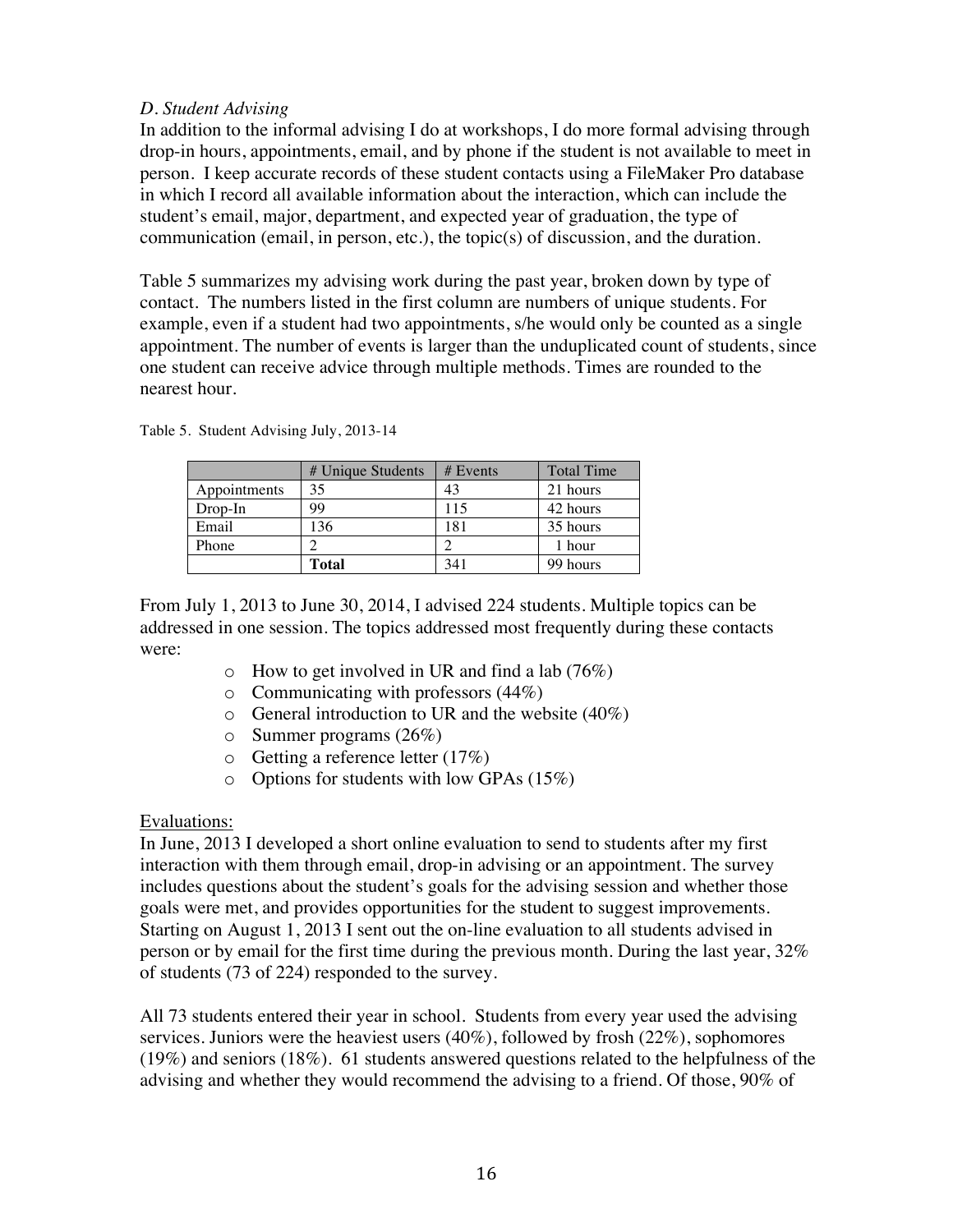the students found the advising very helpful or helpful, and 95% would be very likely or likely to recommend advising to a friend.

# *E. Took a leadership role in organizing a mentoring activity for Women in Physics (WiP).*

This academic year I collaborated with Professor Tesla Jeltema, assisted by senior physics major Katie Hellier, to create a mentoring activity for physics students in Women in Physics (WiP). In 2014, WiP was awarded a Chancellor's Diversity Award for its activities, and Prof. Jeltema included both Ms. Hellier and me as significant contributors.

In the mentorship activity, frosh and sophomores were paired with seniors, and seniors were also paired with graduate students. Prof. Jeltema and Ms. Hellier matched the mentors with advisees; since they knew the people involved, they could make matches considering academic stage, personality, and research interests. Thirteen graduate student mentors and fifteen undergraduates participated. We had an initial meeting early in the fall quarter to provide information on mentoring and to gather information to match mentors and mentees. In later meetings I conducted activities to address mentoring strategies.

I solicited feedback for the activity at the end of the spring quarter and 38% of the participants replied to the online evaluation. Every participant reported that mentors and mentees had both emailed and met in person, while 45% attended an event together. The most commonly addressed topics were:

- Balancing the demands of research with other responsibilities (90%)
- Academic skills, such as reading journal articles, publishing, presenting at conferences, etc. (82%)
- Advice on strategies for graduate school, including which classes to take, senior thesis plans, best schools in the field, etc. (82%)
- Defining and developing your role in a research group (64%)
- Discussing career paths and goals (73%)
- The details of graduate school, post-docs, and being hired as faculty  $(55\%)$

73% of the respondents thought they met frequently enough with their mentor/mentee, and all respondents indicated a desire to continue the program in the fall of 2014.

## *F. Worked with academics and staff to develop and expand UR opportunities*

This year I have contributed to expanding UR at UCSC by working with development offices, sitting on award committees, helping researchers find undergraduate assistants, and developing a new summer UR program. I could not have accomplished this without the help of Ms. Malika Bell, my supervisor, whose academic and professional skills and experience as the STEM Diversity Director enable her to provide me with both advice and opportunities to contribute to the UR community.

I have worked with both the university and the PBSci development offices. I worked with the UCSC Undergraduate Experience Development team to help them understand what UR is, to develop a statement to give to donors, and to find ways to include more students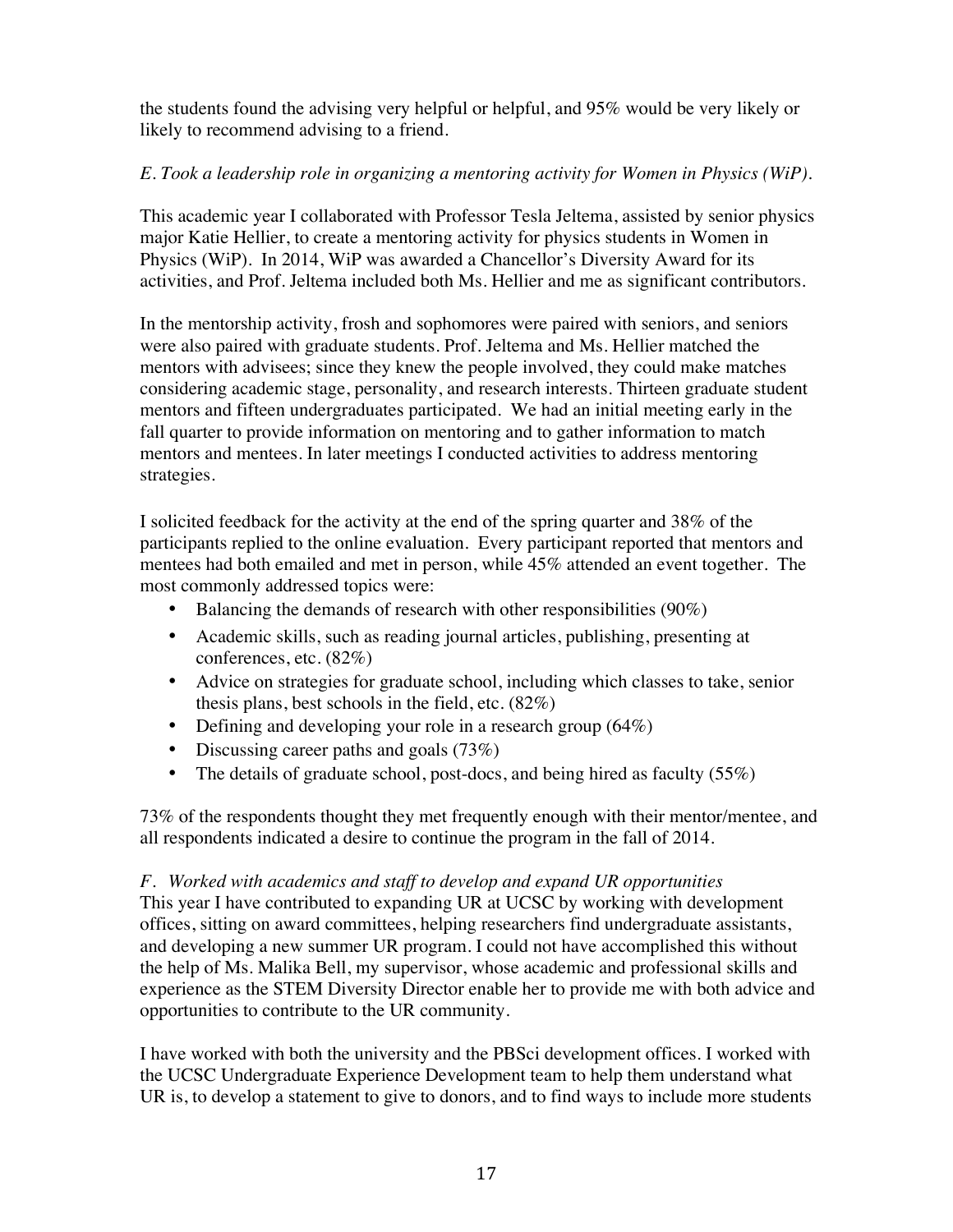in UR. In addition, I have developed and implemented procedures for PBSci students to apply for several prizes and research funds supported by external donations, and for these funds to be disbursed to students.

UCSC community members also solicit my help for a wide range of tasks related to UR. I have been a member of several UR award committees. I also consistently help researchers, including graduate students and program managers from UCSC affiliates, find UR assistants by sending targeted emails to undergraduates with the appropriate qualifications.

Finally, I collaborated extensively with Dr. Enrico Ramirez-Ruiz and Ms. Bell to establish a new National Science Foundation Research Experience for Undergraduates site program, the Lamat Program in Computational Astrophysics, that began with nine students this summer. I took a leading role in organizing the application process and reviewing applications. Ms. Bell and I collaborated in planning a series of activities for the Lamat students in conjunction with the STEM Diversity summer programs. These activities help the students learn the academic skills they need to pursue a research career and to develop a strong community. They include workshops, lunches, communitybuilding activities, and seminars. Many of the events include students from several of the summer programs, which helps students network and build a community of like-minded scholars.

## **Section 4. Moving Forward: The UCSC Undergraduate Research Center and the Undergraduate Research Award**

My efforts, in combination with the stellar work by other UR advocates, help students gain access to and succeed in research. However, given the large number of students at UCSC who lack basic knowledge of what UR is and how to get involved in it, there is a critical need for a more comprehensive and visible program to promote and publicize UR. This need is illustrated by the overwhelming response I received when I made short announcements in introductory science and math classes this year; the volume of inquiries greatly exceeded my capacity, as a part-time employee with competing demands on my time, to provide detailed responses. The campus and its students would therefore benefit significantly from a more comprehensive approach. In addition, there is a critical need for a central funding source to support undergraduate research expenses. In the sections below I outline initiatives to address these issues, and provide an implementation plan for them.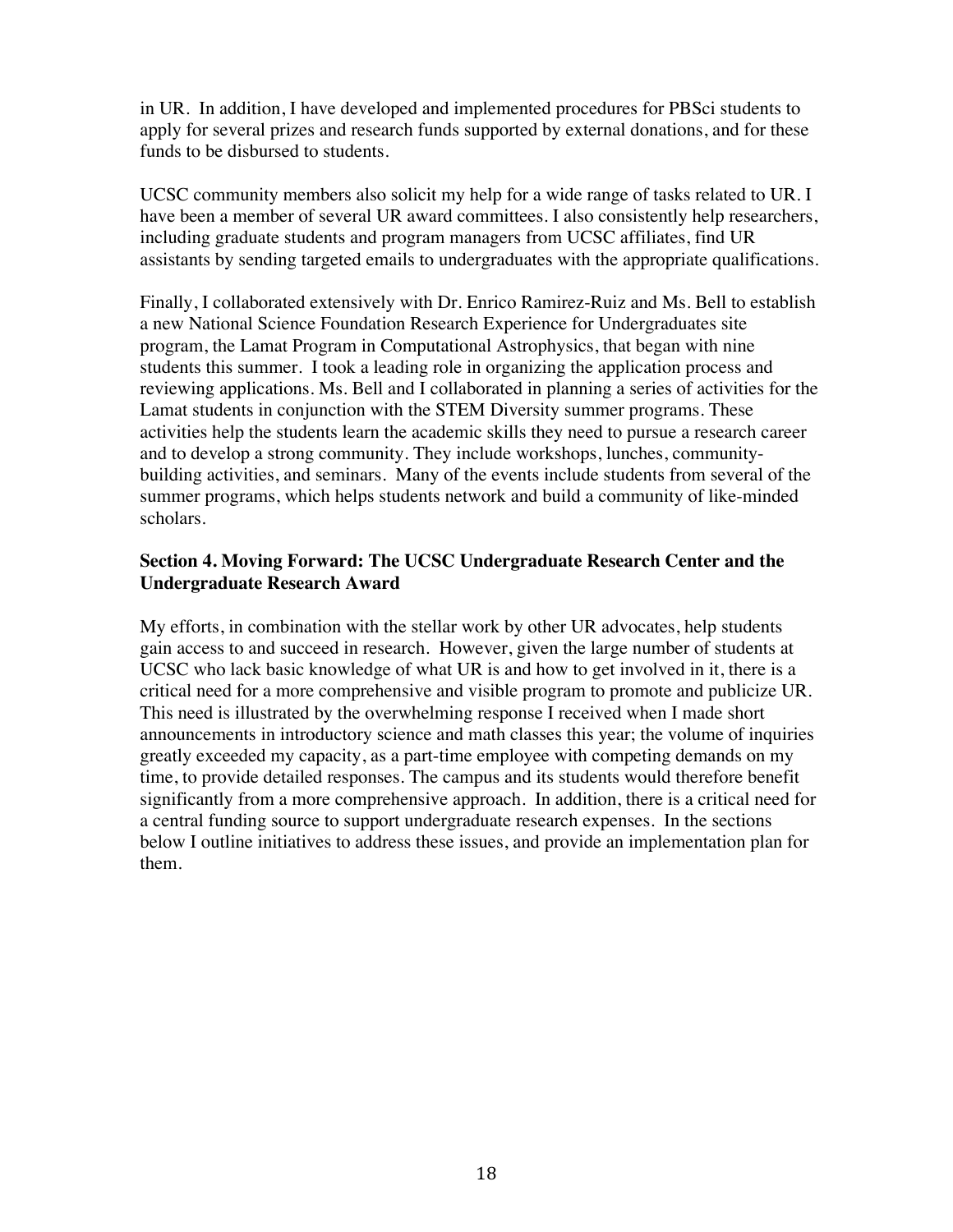## **The Undergraduate Research Center (URC)**

I propose that UCSC develop a Undergraduate Research Center (URC) to serve as the central physical and online presence for undergraduate research (UR) by:

- A. Providing access to information and services related to UR to UCSC students, faculty, and staff, and to the surrounding community
- B. Developing new Undergraduate Research Awards (URA) for all UCSC students
- C. Educating undergraduates about UR through a wide range of outreach activities, including: workshops and advising at the URC, workshops with coordinated academic support units and student organizations, tabling at orientations, events, and lectures

The URC will be located in a central location on campus, with visibility to both students and visitors, and will be an important addition to campus tours and orientations. Information on the URA is in the next section.

*Physical location:* The URC office will include a main room with a front desk staffed by student assistants, a computer lab, a gathering space with comfortable couches and chairs, and a poster printer. Examples of UR from each division will be displayed in the adjoining hall, around the main room, and on large screens. These examples will include items such as posters from conferences, objects from the arts, and visual and audio recordings of musical performances and theater. Additional rooms will provide office space for staff and peer advisers and a large room for workshops, presentations, and meetings.

*Website:* The current Undergraduate Research Opportunities webpage will become the core of the new Undergraduate Research Center webpage. This website will continue to serve its current functions:

- 1. Assisting all UCSC undergraduates in engaging with the world-class research accomplished at UCSC and/or other programs or institutions
- 2. Providing a central clearing house to help faculty, staff, prospective students, and the community to become aware of the wide array of research resources in the region available to undergraduates
- 3. Increasing awareness of the important contributions of UCSC undergraduates to research

Developing additional material and keeping the information current will be a central function of the URC staff.

*Staff*: The **Director of the URC** will:

- Develop and implement the URC's mission and goals
- Establish and oversee the campus-wide Undergraduate Research Awards (URA)
- Represent the URC at conferences and meetings, such as the proposed annual UC meeting of campus UR Directors
- Build and develop collaborations with campus administration, divisions, academic support units and student organizations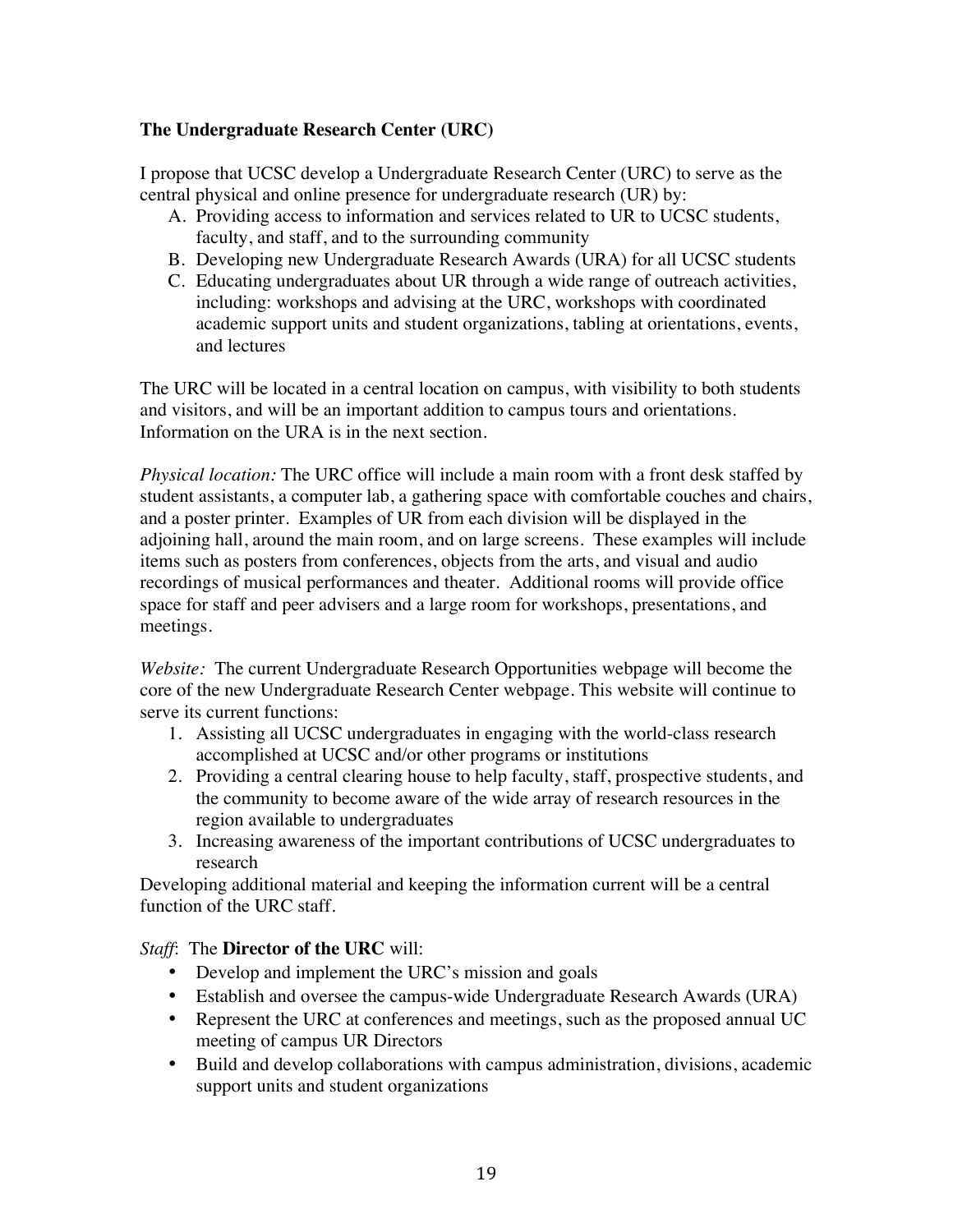- Work with the UCSC Development Office and campus administration to increase financial resources for UR
- Oversee reporting, including maintaining a database of utilization, soliciting and responding to student evaluations, and producing an annual report
- Supervise the undergraduate peer advisers
- Oversee and engage in outreach activities and advising
- Supervise the hiring and training of staff

## The **URC Coordinator** will:

- Oversee daily activities at the URC office
- Supervise and train student staff, including the front desk staff and the media assistant
- Implement the URA, including advertising, the application process, the faculty review process, financial transfers, and monitoring implementation of the awards to ensure compliance with the guidelines
- Organize URC outreach activities, including workshops and events
- Be responsible for financial management, including purchasing supplies, reimbursements, and student staff pay records

### **Student staff** will be as follows:

- Front desk staff will answer the phone and basic email questions, update the website and database, provide administrative support, and be responsible for the physical infrastructure for events
- Peer advisers with undergraduate research experience from each division will provide information to students through email, drop-in hours, and appointments. Each peer adviser will also be responsible for collecting current information related to the division for the website, including events, opportunities, and resources. Each peer adviser will also coordinate with division administration, departments, individual faculty, and student groups to make announcements and presentations.
- A media assistant will be responsible for maintaining and updating the website, a monthly newsletter, displays in the main office, running social media venues, and display materials for outreach.

*Oversight:* Oversight will be from two sources. First, the Director will report to the Vice Provost and Dean of Undergraduate Education in regular meetings to evaluate the URC. Second, an advisory committee comprised of division representatives, faculty, and staff will review the annual report and provide guidance to the Director and VPDUE.

### Implementation Plan

While the full URC is being developed, a critical interim step will be to recruit and to train Peer Undergraduate Research Mentors (PURM). They will be able to provide immediate service to students with a minimal amount of investment beyond access to a computer lab and a room designated for peer advising. The peer student mentors will be either work-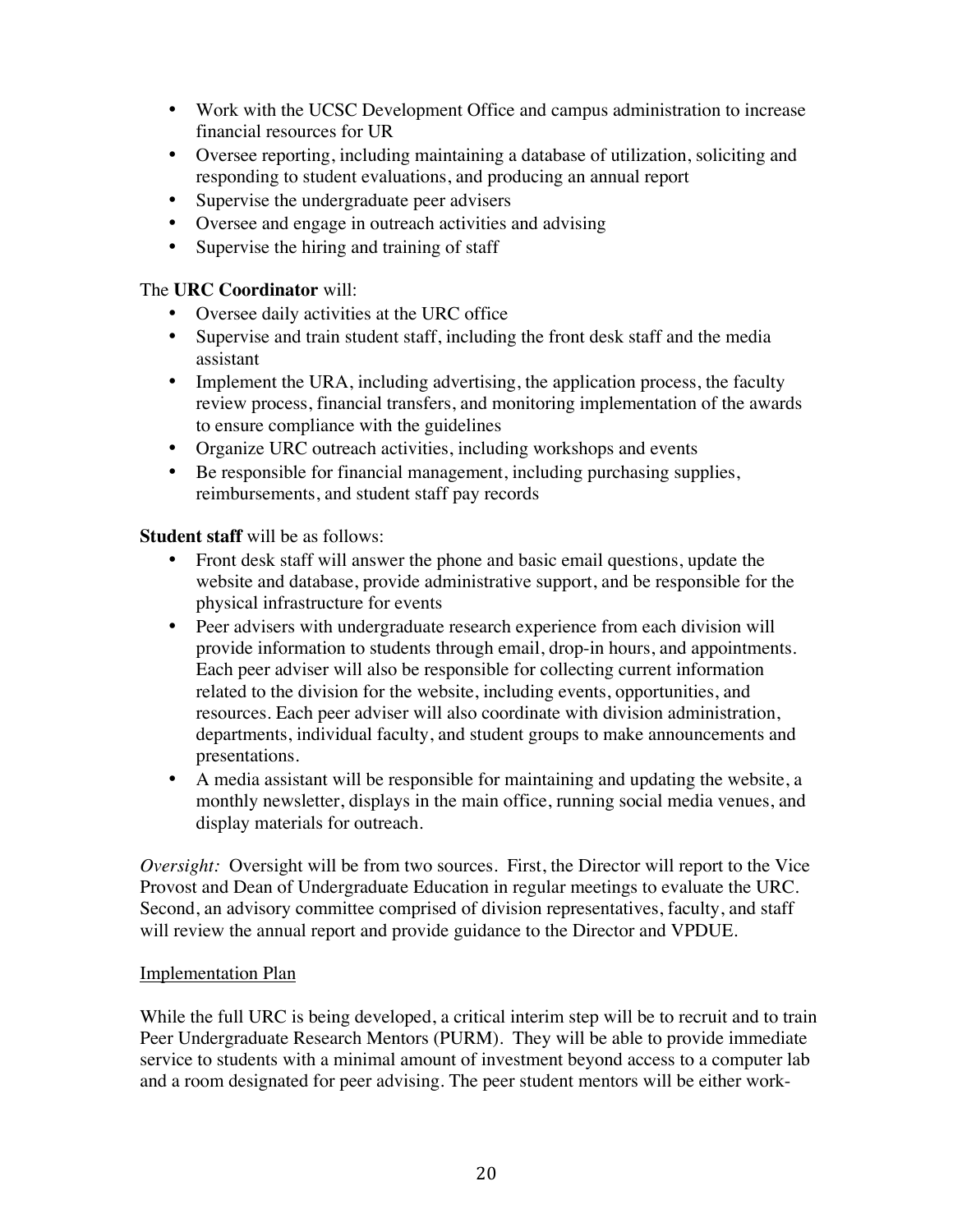study or volunteers with UR experience in their field. Finding mentors will be facilitated by the substantial pool of strong candidates that already exists in academic enrichment and support programs, such as ACE and the STEM Diversity Programs, and student organizations, such as the Society for the Advancement of Chicanos and Native Americans in Science (SACNAS).

The first major action for the PURM will be to expand outreach activities, such as classroom announcements and website additions, that reach a large number of students but are beyond the resources of one part-time staff member. The intended audiences will be primarily lower-division students taking gateway classes and new transfer students. The goals will include educating students on what UR is, the information available on the URC website, the availability of peer mentors, and the importance of UR summer programs. Each PURM will have a separate email for UR related advising, and students would first email the appropriate PURM. Questions needing more expertise could then be forwarded to me.

The increased visibility for UR generated by the PURMs will be an important tool for raising funds for the URC and the URA.

## **The UCSC Undergraduate Research Award (URA)**

The award will support undergraduate research and encourage and celebrate the research conducted. The URA will be administered by the Undergraduate Research Center and will be open to students from all divisions. It will have two funding options: to directly support research or to support a student so that the student can have the time to do research.

## *Application*

Students will apply quarterly online. The application will require a personal statement outlining the research and the need for funding, a letter of support from a faculty member, and a statement addressing the student's long-term career goals.

### *Evaluation of Applications*

The URC will work with each division to organize a faculty committee to serve for a year. The committee for each division will meet quarterly to evaluate and rank applications.

### *Disbursement*

The URC will be responsible for disbursing funds quarterly.

### *Student Presentations*

The URC will coordinate with appropriate campus units to consolidate poster and research presentations. All award winners will be required to present at an annual event.

## *URA Reception*

The URC will coordinate with the development office to have a URA Reception each year during Student Achievement week. The reception will be for members the UCSC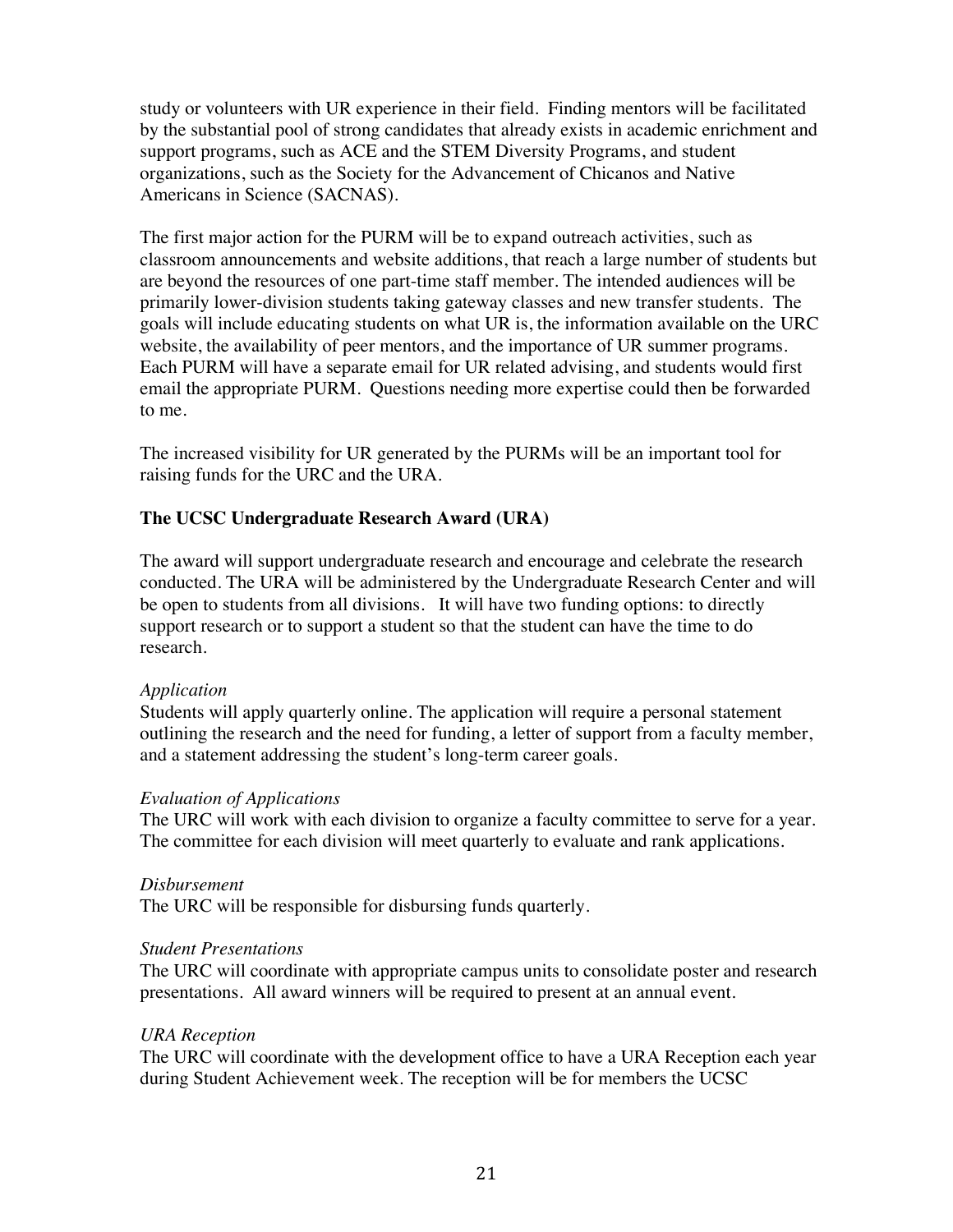community, students award recipients, and donors. It will include short speeches, presentations by selected students from each division, and the opportunity for donors and potential donors to interact with students. A webpage and booklet will promote the award and students' achievements.

### *Evaluation*

Participating students and faculty will be asked to fill out a brief online survey evaluating the award process and soliciting feedback. The URC will also request feedback from the faculty committees and will meet annually with the VPDUE to evaluate the award process.

#### *Reporting*

The Director will include data, evaluations, and suggested improvements for the URA in the URC annual report.

### **Conclusion**

I am eager to continue my work in the coming year to educate UCSC undergraduates about UR: what it is, how they can become involved, and how they can succeed. It is an encouraging start that 60% of undergraduates engage in UR, and that, compared to other UC campuses, UCSC has a high ratio of undergraduate degree recipients continuing though PhD programs. This high rate may be substantially influenced by the support provided to selected students: excellent academic skills courses such as the Academic Excellence Program (ACE), and research programs such as the STEM Diversity Program.

While these steps will help undergraduates at UCSC become more involved in UR, they are not enough to help all UCSC students. I propose to establish an Undergraduate Research Center (URC) focused on educating students in all divisions about UR and providing them with the practical and social support they need to become involved in UR at UCSC or other institutions. The URC will oversee funding for a new Undergraduate Research Award (URA) that is open to all UCSC students. These developments will help firmly establish undergraduate research as an essential part of the UCSC undergraduate experience, and will help our students take what they have learned out of the classroom and become active participants in their disciplines. In turn, celebrating their achievements with the UCSC community and donors will provide increased opportunities for more students.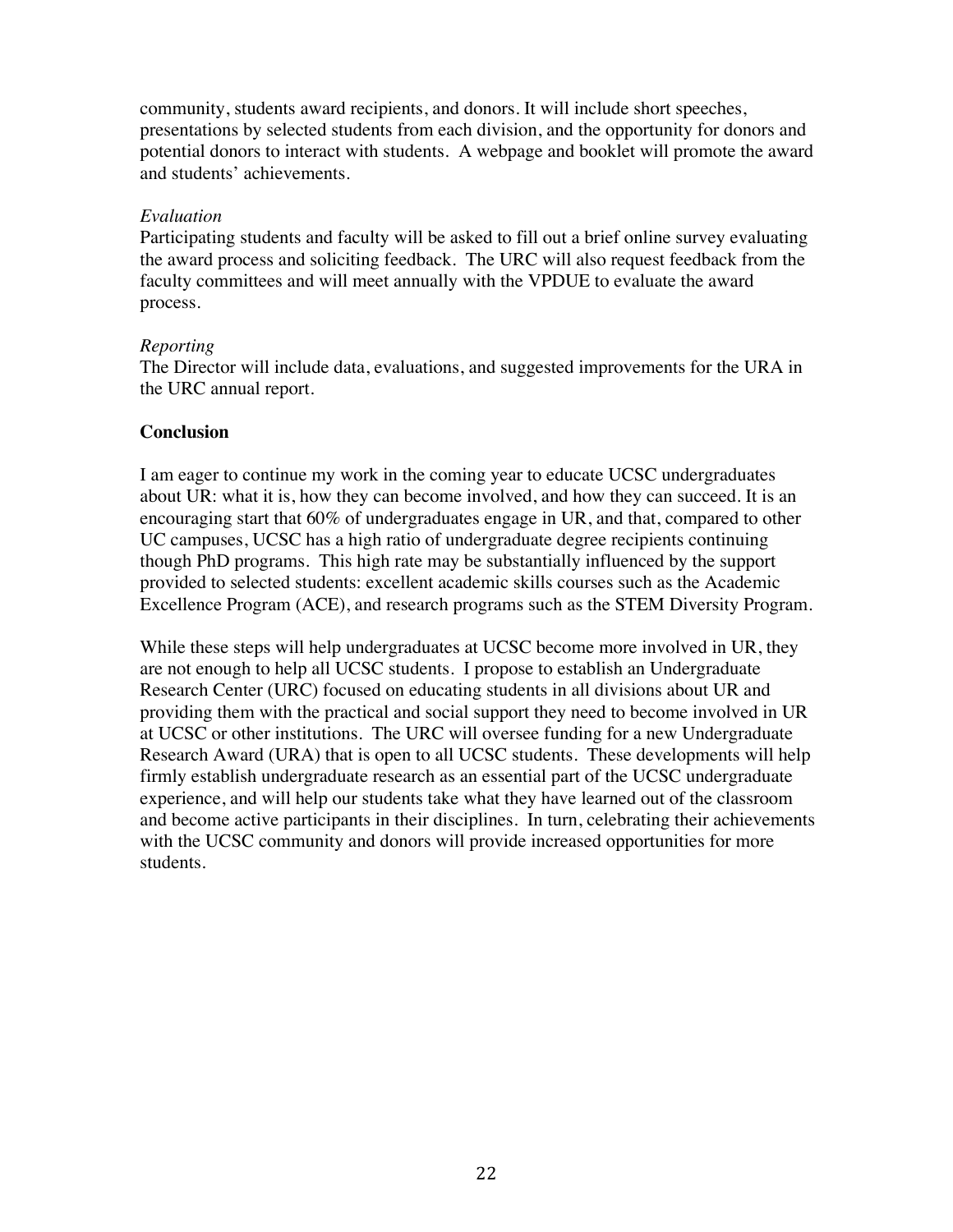## Appendix - Programs in the UR Opportunities Database

Organized UCSC programs focused on UR **ACCESS** California Alliance for Minority Participation (CAMP) Center for Games and Playable Media Coastal Conservation Action Lab Crown Undergraduate Research Program & Fellowships Digital Art and New Media (DANM) Undergraduate Research Opportunities FERNS Research Programme Field Research at the UCSC Reserves Humanities Undergraduate Research Awards (HUGRA) Learning and Experimental Economics Projects (LEEPS) Merrill College Undergraduate Mentorship Program Minority Access to Research Careers (MARC) Natural History Research at the UCSC Museum of Natural History Network Management and Operations (NMO) Lab Pathways to Research Program, Educational Opportunity Program (EOP) Pinniped Cognition and Sensory Systems Laboratory Porter Research Fellowships Psychology Department Advanced Research Research Mentoring Institute (RMI) and Diversity Fellowships Science Learning and Exploration with the Help of Sea Lions (SLEWTHS) Sea Otter Research Cooperative, Tinker Estes Lab Sustainability Office- Student Research Internship The Advanced Studies Laboratories (ASL) Summer Internship Program The Center for Agroecology and Sustainable Food Systems (CASFS) The Center for Integrated Spatial Research (CISR) The Expressive Intelligence Studio The Initiative for Maximizing Student Diversity (IMSD)/Minority Biomedical Research Support (MBRS) The Santa Cruz Predatory Bird Research Group UCSC Campus Natural Reserve (CNR) UCSC Forest Ecology Research Plot (FERP) UCSC Natural Reserves - Younger Lagoon Reserve UCSC Natural Reserves- Fort Ord UCSC NSF REU- Lamat Summer Research Program UCSC NSF REU-Summer Undergraduate Research Fellowship in Information Technology (SURF-IT) UCSC NSF REU-Undergraduate Research in the Biological Effects of Climate Change Undergraduate Research Apprenticeship Program (URAP) / LALS 199F University Affiliated Research Center (UARC) Systems Teaching Institute (STI)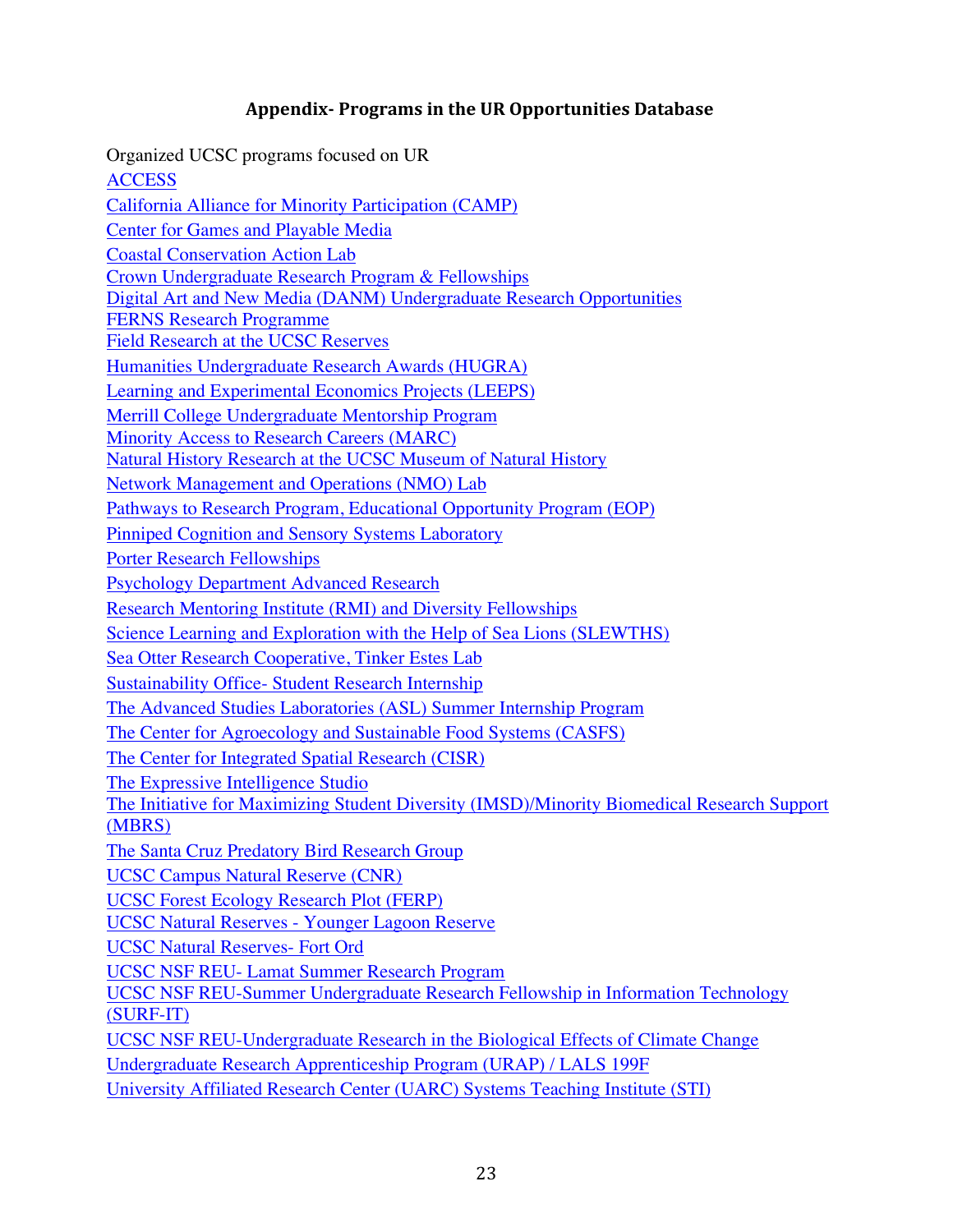University of California Leadership Excellence through Advanced Degrees (UC LEADS) Water Teaching and Research Laboratory: WaterLab

UCSC Programs with possible UR opportunities Chancellor's Undergraduate Internship Program (CUIP) Environmental Studies Internship Program Impact Designs: Engineering and Sustainability through Student Service (IDEASS) Institute of Marine Sciences (IMS) Seymour Center at Long Marine Lab Storage Systems Research Center (SSRC) Sustainability Office- Provost's Sustainability Internship Program The Cultural Arts and Diversity (CAD) Resource Center UCSC Arboretum UCSC SlugQuest and Employee Request System UCSC-Minority Health and Health Disparities International Training Program (MHIRT) University of California Center Sacramento (UCCS) University of California, Washington Center (UCDC)

Non-UCSC organizations and programs that offer UR opportunities

Agricultural Research Service (ARS), United States Department of Agriculture (USDA) American Physiological Society (APS) Undergraduate Summer Research Fellowships Amgen Scholars Arthritis Foundation Summer Science Internship Program Cabrillo Festival of Contemporary Music CIC- Summer Research Opportunities Program (SROP) Department of Energy (DOE) Internship Programs Department of Energy (DOE) Mickey Leland Energy Fellowship (MLEF) Department of Energy (DOE) Science Undergraduate Laboratory Internship (SULI) Department of Homeland Security STEM Summer Internship Program DREU: Distributed Research Experience for Undergraduates in Computer Sciences Earth Team, Natural Resources Conservation Service (NRCS) EPA Greater Research Opportunities (GRO) Fellowships For Undergraduate Environmental **Study** Equine Research Foundation Field Research at Elkhorn Slough Reserve Fisheries Ecology Division, NOAA Southwest Fisheries Science Division Island Conservation Science Research Leadership Alliance Mellon Initiative (LAMI) Leadership Alliance Summer Research - Early Identification Program (SR-EIP) Monterey Bay Aquarium

Monterey Bay National Marine Sanctuary (MBNMS)